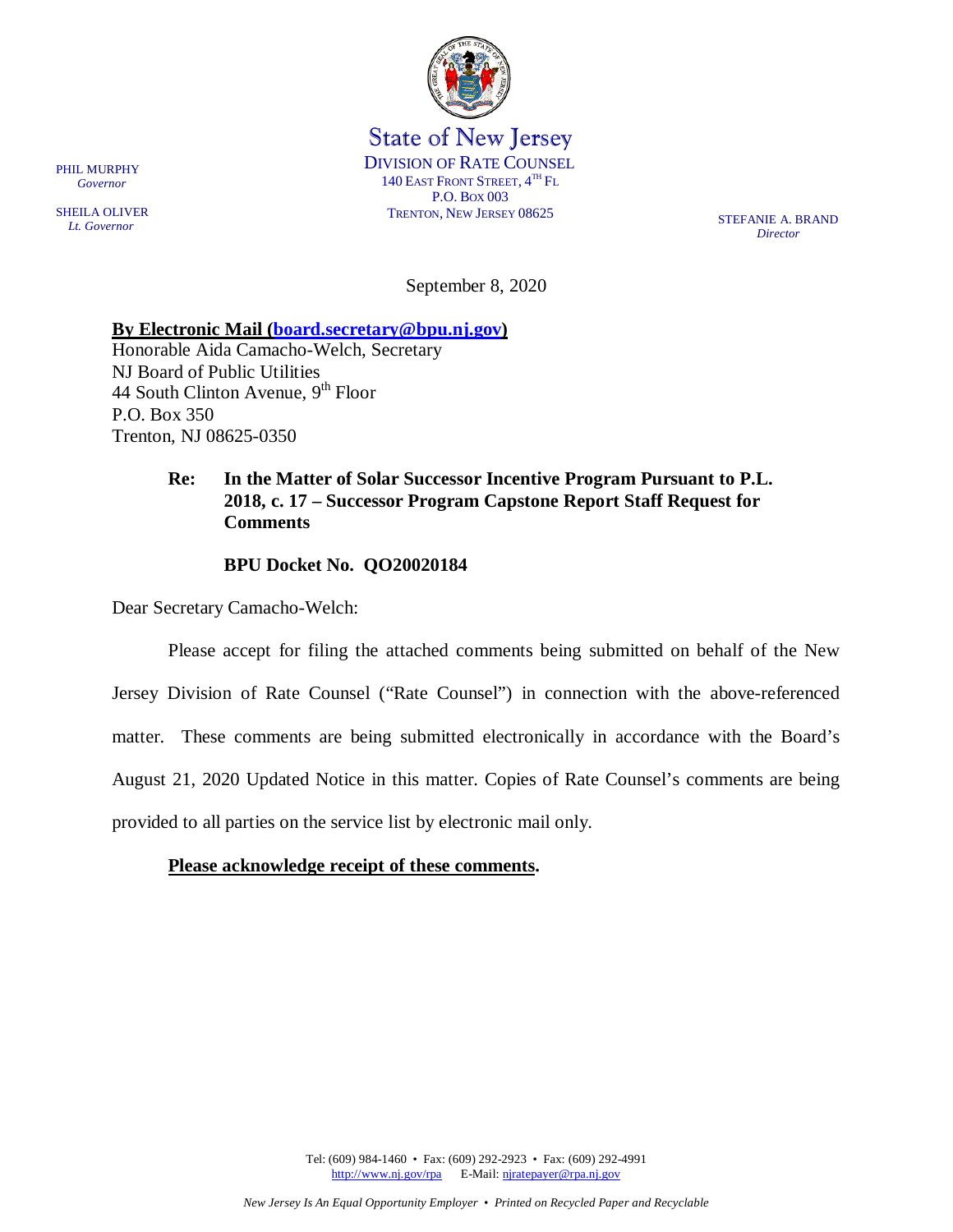Honorable Aida Camacho-Welch, Secretary September 8, 2020 Page 2

Thank you for our consideration and attention to this matter.

Respectfully submitted,

STEFANIE A. BRAND Director, Division of Rate Counsel

By: */s/ Sarah H. Steindel*

Sarah H. Steindel, Esq. Assistant Deputy Rate Counsel

Enclosure

cc: [solar.transitions@bpu.nj.gov](mailto:solar.transitions@bpu.nj.gov) Paul E. Flanagan, BPU Kelly Mooij, BPU Sherri Jones, BPU Scott Hunter, BPU Abe Silverman, BPU Pamela Owen, DAG, ASC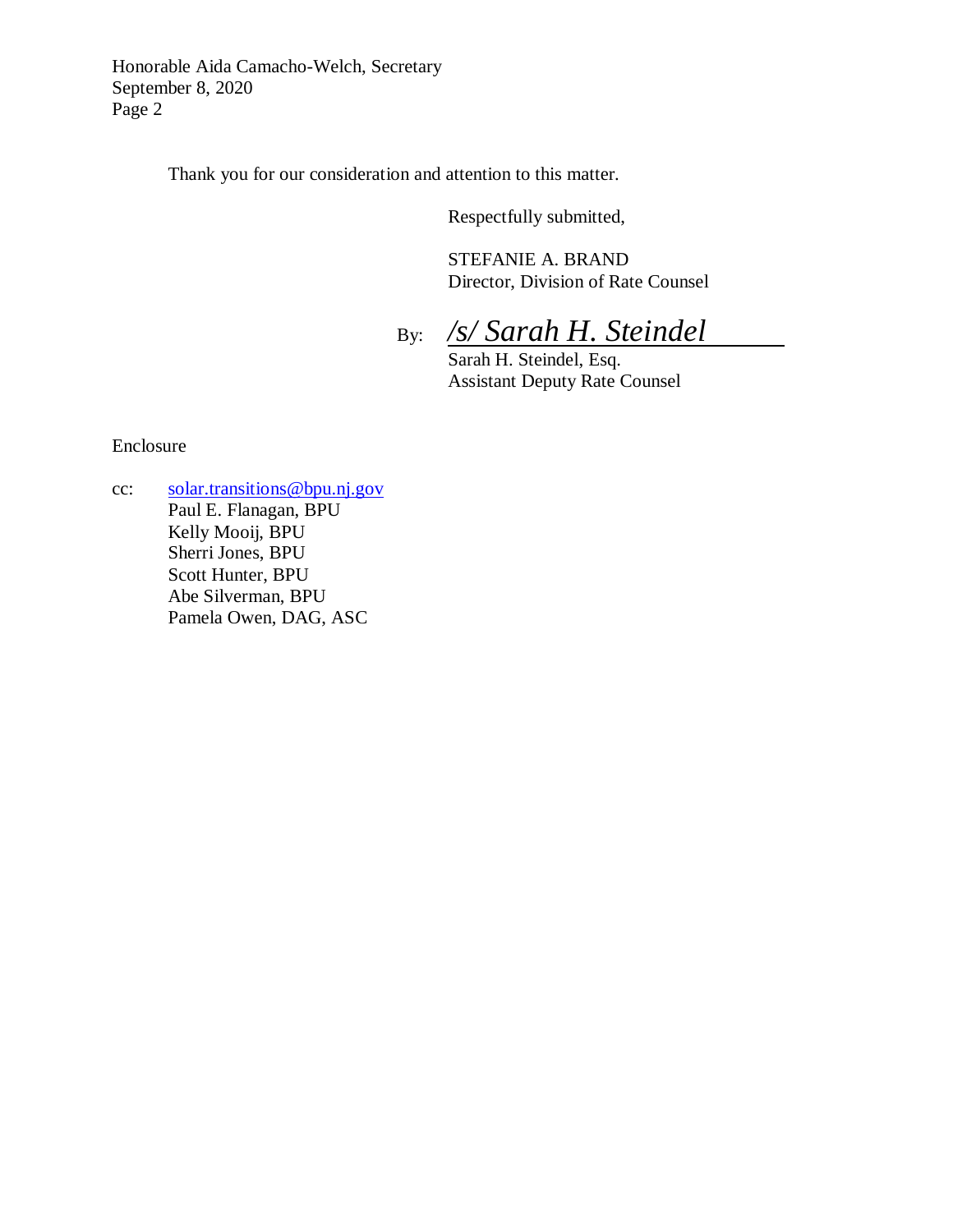### **STATE OF NEW JERSEY**

### **BEFORE THE BOARD OF PUBLIC UTILITIES**

**)**

**In the Matter of Solar Transition Successor ) Docket No. QO20020184Incentive Program Pursuant to L. 2018, c. 17** 

# **COMMENTS OF THE NEW JERSEY DIVISON OF RATE COUNSEL ON SUCCESSOR PROGRAM CAPSTONE REPORT STAFF REQUEST FOR COMMENTS**

**September 8, 2020**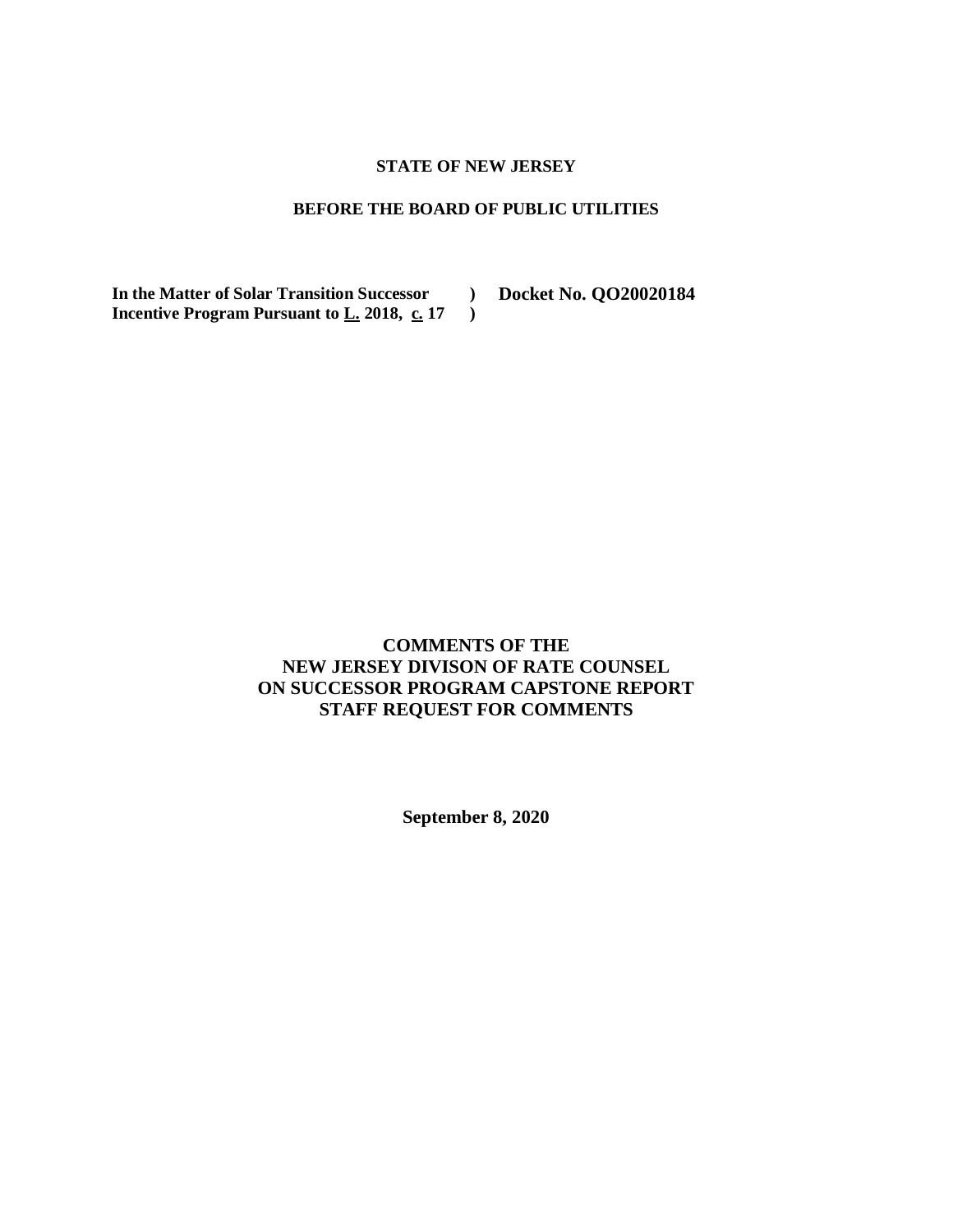#### **Introduction**

The Division of Rate Counsel ("Rate Counsel") thanks the Board of Public Utilities ("Board" or "BPU") for the opportunity to provide comments on the draft Capstone Report for New Jersey's next-generation Solar Successor program. The draft report was developed by Staff consultants Cadmus Group, LLC ("Cadmus") and presents preliminary findings regarding the incentive levels necessary to support continued robust solar development in New Jersey while lowering ratepayer costs.

The Solar Transition proceeding was initiated by the Clean Energy Act (P.L.2018, c.17) ("Act" or "CEA") which directs the Board to transition the solar market away from solar financing methods based on the use of Solar Renewable Energy Certificates ("SRECs") to a new program that will continue the efficient and orderly development of solar energy generation. Specifically, the Act requires the Board to adopt rules and regulations to close the SREC program to new applicants once solar generation reaches 5.1 percent of total retail sales (hereafter the "threshold"), and no later than June 1, 2021. N.J.S.A.  $48:3-87(d)(3)$ .

The CEA also directed the BPU to conduct a study on how to replace the SREC program. As outlined in the CEA, the legislature envisioned a modified program that will: (1) continually reduce the cost of achieving solar energy goals; (2) provide an orderly transition from the legacy program to a new or modified program; (3) periodically establish and update market based maximum incentive payment caps; (4) encourage and facilitate market-based cost recovery through long-term contracts and energy market sales; and (5) where cost recovery is needed for any portion of an efficient solar electric power generation facility when costs are not recoverable through wholesale market sales and direct payments from customers, utilize competitive processes such as competitive procurement and long-term contracts where possible to ensure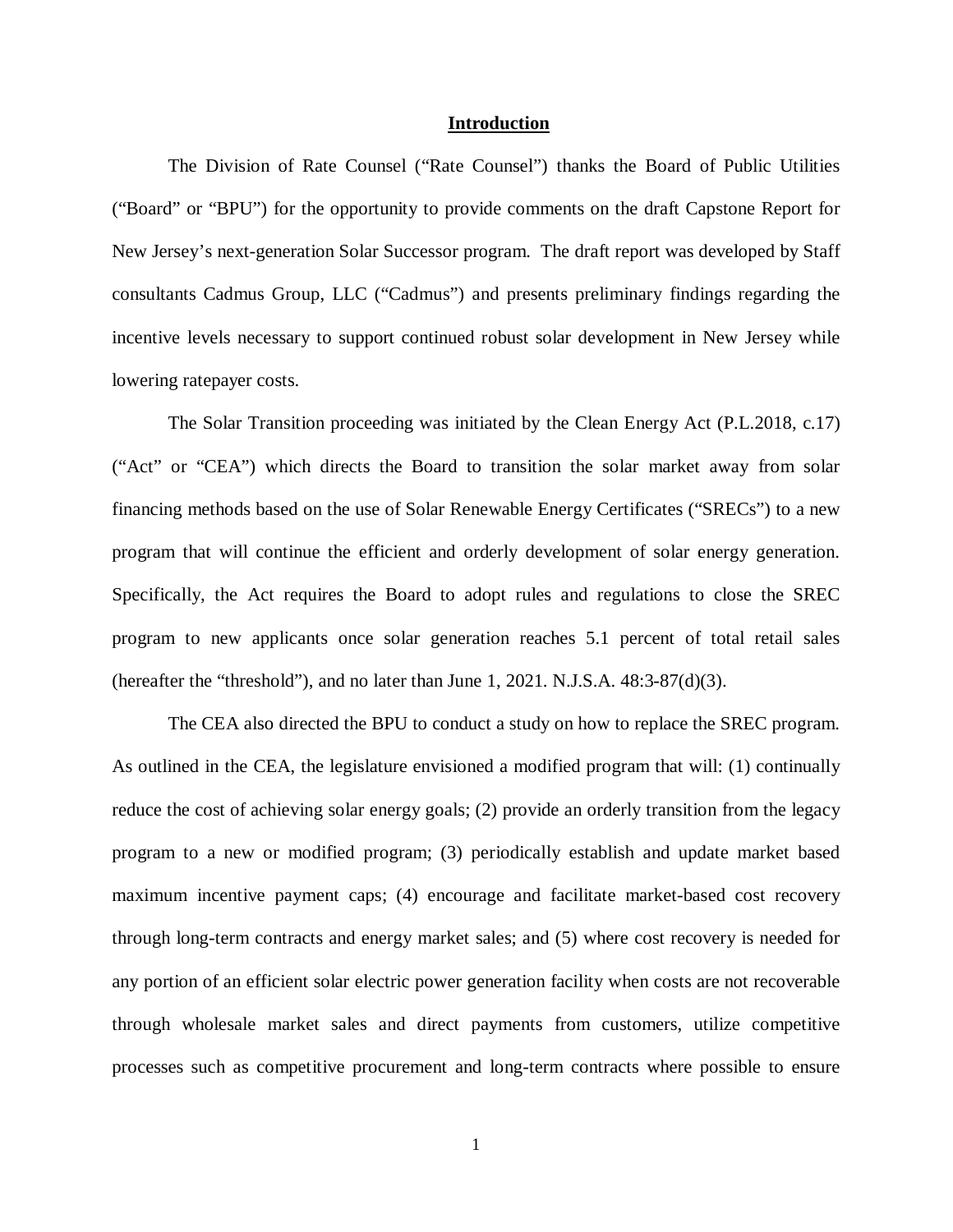such recovery, without exceeding the maximum incentive payment cap for that category of facility. N.J.S.A. 48:3-87(d)(3).

The BPU engaged Cadmus to conduct a lengthy, multi-step Solar Transition process that has been informed by extensive stakeholder input in multiple phases. This process has involved closing the SREC program ("Legacy SREC Program") to new entrants, designing and implementing a Solar Transition Incentive program, and developing a successor solar incentive mechanism ("Successor Program). The draft Capstone report with underlying modeling spreadsheets was released on August [1](#page-4-0)1, 2020.<sup>1</sup> In addition, two stakeholder meetings were held. On August 17, 2020 a stakeholder workshop was held to provide a walkthrough and technical discussion of the System Advisor Model ("SAM") used in the development of financial incentives in the Successor Program.<sup>[2](#page-4-1)</sup> A second stakeholder meeting was held on August 20, 2020 which also allowed for public comment on the Capstone report.<sup>[3](#page-4-2)</sup>

Rate Counsel applauds the efforts of Staff and Cadmus. The draft Capstone report represents a thoroughly developed analysis of solar project characteristics that includes customer types, installation types, ownership, size, and Electric Distribution Company ("EDC") territory; and explores how differentiation impacts project economics and minimum incentives. Further, the entire study development process has allowed for continuous engagement and stakeholder participation. As outlined in the draft report, there have been several stakeholder meetings and workshops to acknowledge industry input and to discuss modeling assumptions, incentive design and potential policy pathways.

<span id="page-4-1"></span> $\sqrt[2]{\text{Public Notice available at:}}$ 

<span id="page-4-0"></span><sup>&</sup>lt;sup>1</sup> Available at: https://njcleanenergy.com/renewable-energy/program-updates-and-background-information/solar-proceedings.

<span id="page-4-2"></span>https://www.nj.gov/bpu/pdf/publicnotice/Stakeholder%20Notice%20Successor%20Program%20-%208-4-20.pdf.<br><sup>3</sup> Ibid.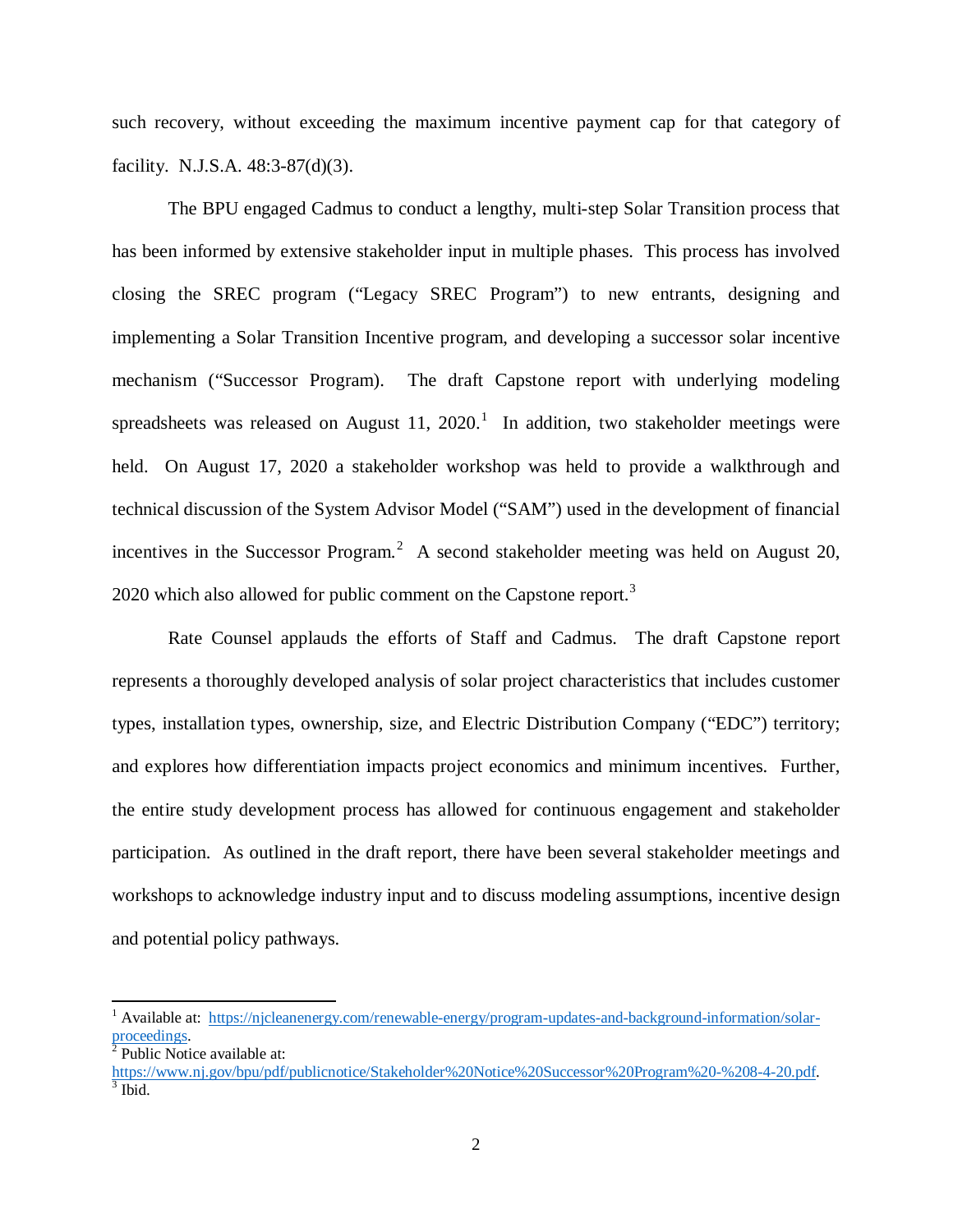### **Topic 1: Recommended Incentive Structure Design**

Based on stakeholder engagement to date, the draft Capstone Report presents three incentive types that could be used to inform the design of the Successor Program.[4](#page-5-0) These incentive types are:

- Total Compensation: similar to a contract-for-differences model, a total compensation incentive structure calculates all the revenue streams generated by a representative project to arrive at a complementary performance-based incentive amount that may change over time as revenues change to achieve an administratively determined investment target. The incentive value is added onto these revenues to reach a total fixed compensation value.
- Fixed Incentive: a fixed incentive structure is one in which the value of the performancebased incentive is fixed over time, similar to the current Transition Incentive Program.
- Market-Based RECs with Floor: a market-based REC is an incentive that varies over time above a pre-defined floor price, based on the supply of RECs produced by eligible solar projects, and the demand set by the RPS.<sup>[5](#page-5-1)</sup>

The draft Capstone Report recommends the implementation of a bifurcated incentive structure, with a competitive solicitation for utility-scale projects and fixed, administratively-set incentives for smaller projects. However, of these three options presented, Rate Counsel supports a modified version of the "Total Compensation" incentive structure, similar to the one being utilized in the Solar Massachusetts Renewable Target ("SMART") program. Rate Counsel recommends that the Total Compensation model be modified such that the financial incentives provided in the program are limited to environmental attributes only and do not include "all-in" energy, capacity and other attributes. Other revenues streams such as energy and capacity revenues should be determined by the market, with the project developer bearing the risk, not ratepayers. A program of this nature should operate in a fashion similar to the Long Term SREC

<span id="page-5-1"></span><span id="page-5-0"></span> $^4$  Draft Capstone Report, pp. 16-25.<br><sup>5</sup> NJBPU Notice, New Jersey Solar Transition Successor Program Capstone Report Staff Request for Comments, Docket No. QO20020184, August 11, 2020. p. 5.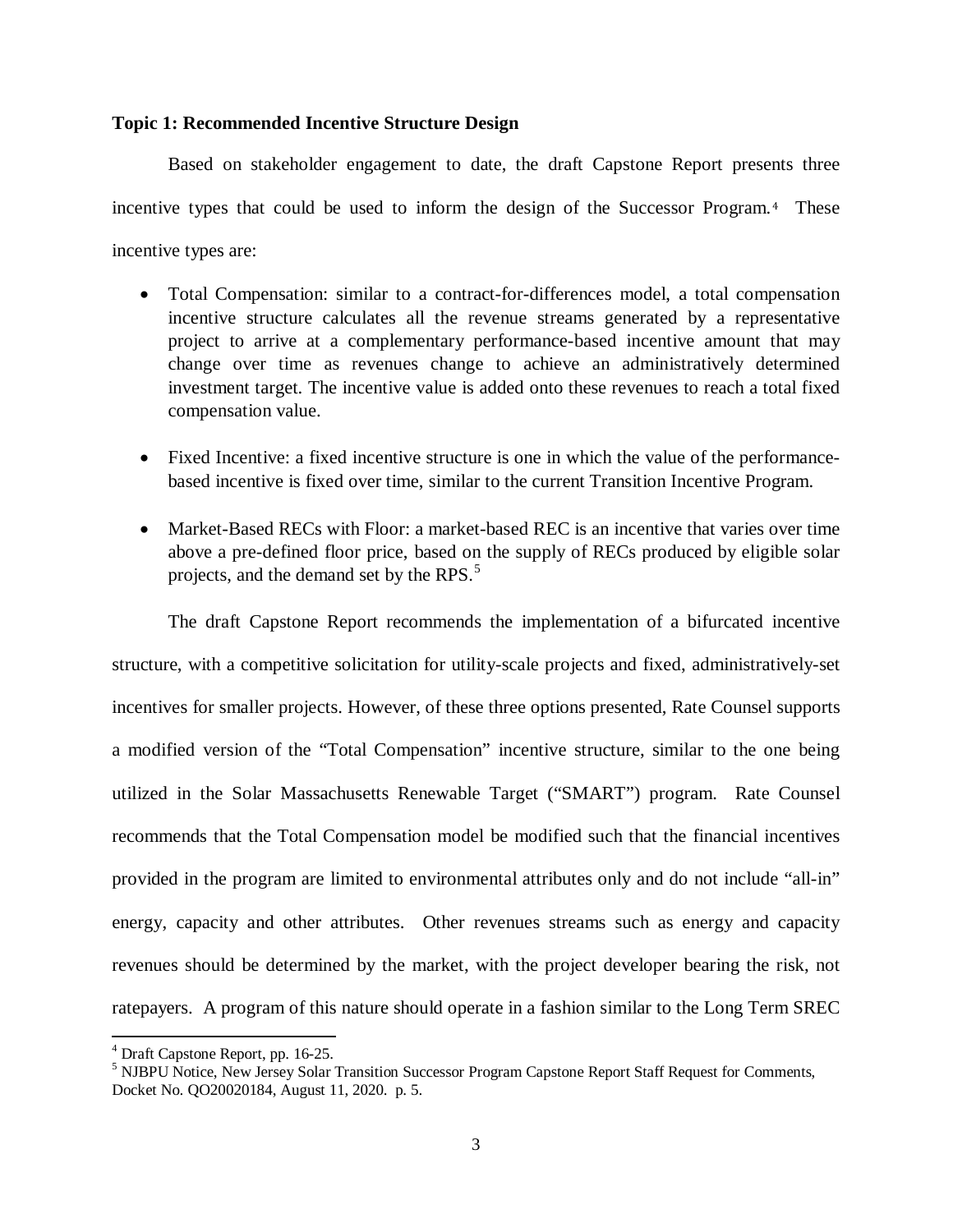contracting approach utilized by the Board for several years. However, rather than contracting for SRECs, the "modified" Total Compensation approach should contract for the total dollar amount needed by competing solar projects to make their projects profitable with current market conditions. As discussed in more detail below, while the "all-in approach used in the Massachusetts program may be appropriate in that jurisdiction, it does not make sense in New Jersey given the history and legal and regulatory context of this State's electricity and solar markets.

Rate Counsel notes that the "Total Compensation" approach as described in the Board's Notice and as recommended by Rate Counsel is not a true "contract for differences" model. A contract for differences would allow the incentive to fluctuate over the life of the project. As discussed in more detail below, the amount of the incentive for each project should be based on market conditions at the time the incentive is awarded, and then should remain fixed for the duration of the term of the incentive.

Rate Counsel believes that a Modified Total Compensation model will provide the necessary certainty needed by project developers, while at the same time, reduce costs borne by ratepayers. Such an approach will be performance based, i.e., based on actual electric generation, and acts as a consistent revenue stream for the generator. This type of structure also allows for flexibility to encourage or discourage project types through project adders and subtractors; or alternatively, the Board could consider separate solicitations to allow certain types of priority projects to only compete with one another for ratepayer financing. For instance, projects paired with battery storage could receive an adder to further incentivize this technology – or, alternatively, the Board could conduct a "solar/battery" only solicitation and choose from the least cost bids provided in this separate solicitation.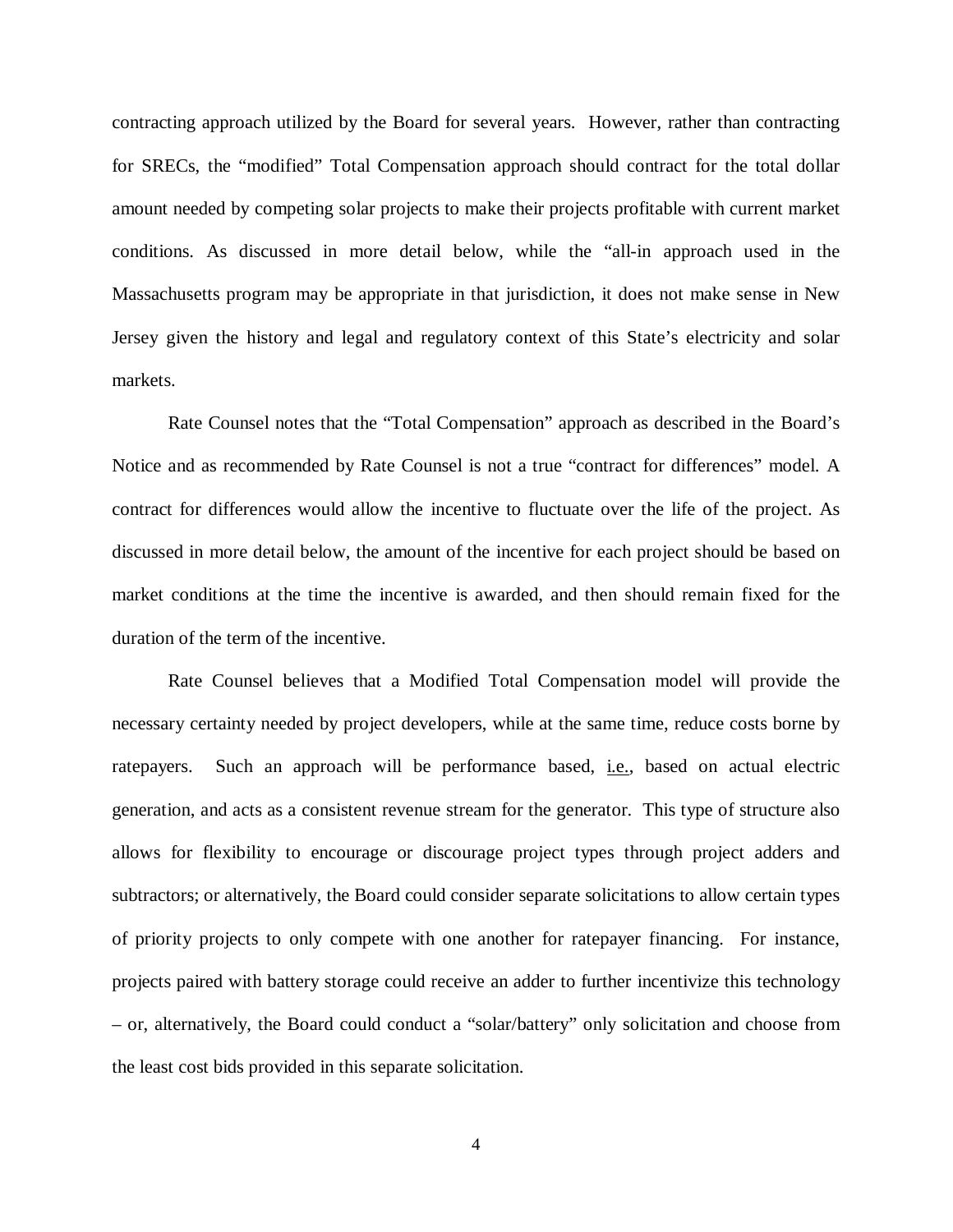An important part of the Total Compensation model, whether it be from the Board's "allin" approach or Rate Counsel's preferred modified "attributes only" approach is that prices will be set through a competitive bidding process. The Total Compensation model is the only incentive structure that will ensure the New Jersey solar program will move forward in a straightforward and transparent manner that produces efficiency gains that can be passed on directly to ratepayers. Rate Counsel continues to advocate for solar incentive programs that aggressively reduce ratepayers' financial burdens through competitive markets. Developing a program that promotes continued solar development at minimal ratepayer costs should be the primary goal of the successor program particularly as the New Jersey economy starts to rebuild in the aftermath of the current pandemic. Now is not the time to over burden households, businesses and industry with investment costs that are excessive and not market tested.

A market-based approach, like that envisioned by the modified total compensation structure, will help to eliminate the long-existing problem of over-compensated solar development in New Jersey. The Board must adopt a program that ends this over-incentivization through the use of competitive solicitations. Rate Counsel believes that this is the only option that can achieve the CEA's objective of replacing the current SREC program with one that will reduce costs to ratepayers.

The second incentive option, "Fixed Incentives" is similar in structure to that used in the current Transition Incentive Program. A fixed price for environmental attributes and other production associated values would be set administratively and paid to developers in addition to market revenues and avoided cost. As the Transition Incentive Program was being developed, Rate Counsel urged Staff to adopt a competitive process rather than an administratively determined fixed incentive structure. Incentive values determined by an administratively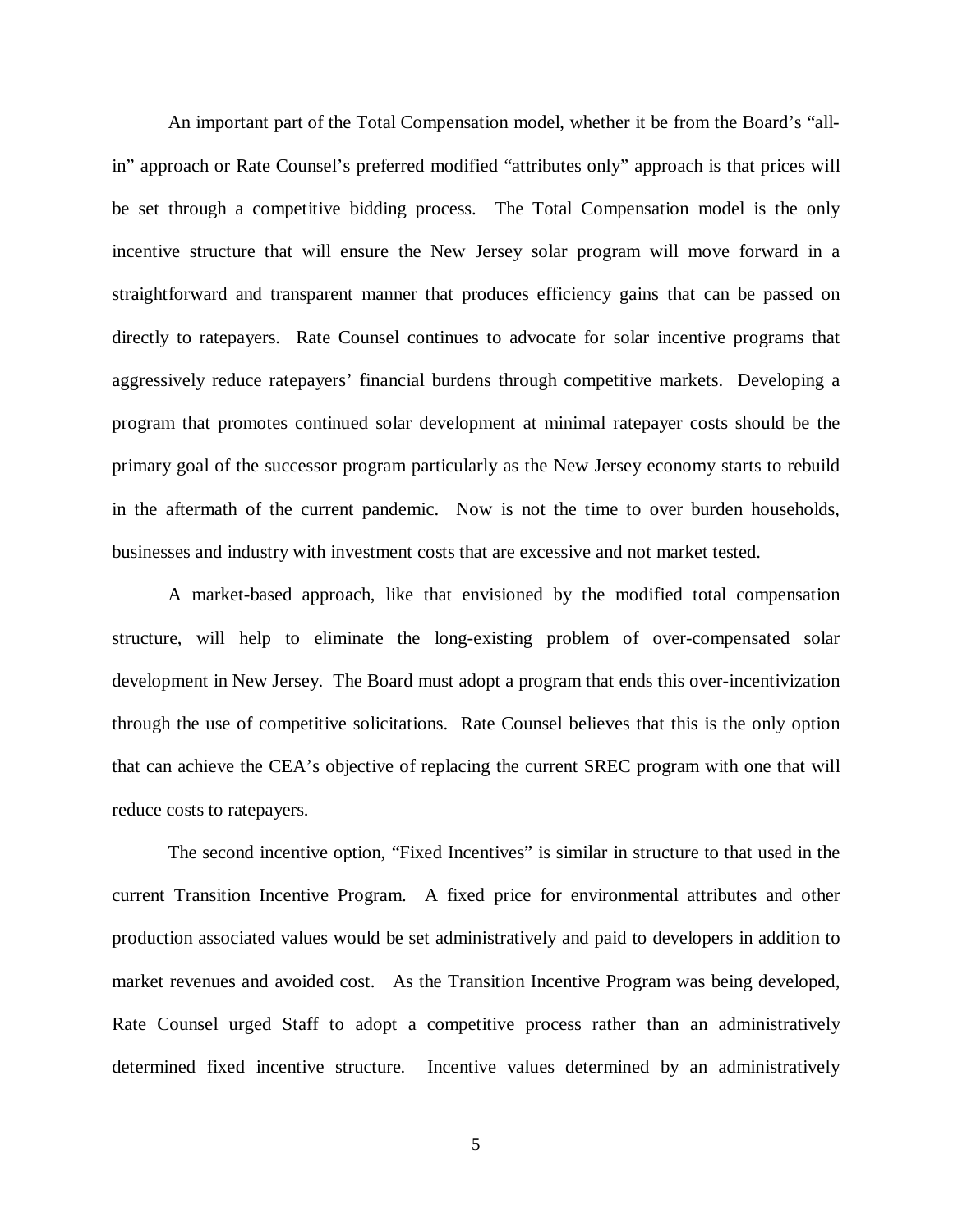determined fixed price are inefficient, and place far too much cost risk upon ratepayers. There is also the likelihood that such programs will significantly over-compensate solar development since there is no guarantee that the Board will have complete or contemporaneous information in order to set an appropriate incentive value. As evidenced throughout the proceeding in developing the Solar Transition Program, setting an appropriate solar incentive value can be a contentious and drawn out process since the solar industry will have strong incentives to see these compensation levels set as high as possible. Thus, any administratively determined incentive value will likely be incorrect, exposing ratepayers to the risk that incentives will be too high. The inefficiencies inherent in administratively-determined prices are highlighted in the draft Capstone Report:

the primary issue with this type of incentive program is the difficulty regulators face in administratively determining the appropriate price level.

…

In response to striking an appropriate balance, regulators may need to hold frequent meetings to ensure prices are set at a suitable level, increasing the program's administrative and overall costs. Additionally, given this program type necessitates long-term contracts, the REC price is set for a long time period, hence lacking market-responsiveness.<sup>[6](#page-8-0)</sup>

The third incentive option, "Market-Based RECs" appears to contemplate a structure with tradeable certificates, similar to the legacy SREC program. Rate Counsel cannot support this option because it would simply perpetuate the same problems that have arisen under the former legacy program and that the CEA seeks to address. Repeatedly, the Board or the Legislature has moved to lower Solar Alternative Compliance Payment ("SACP") values in order to moderate SREC prices to better reflect the ongoing cost efficiencies arising from solar installations. However, while SREC prices did decline, they failed to track the declining costs of solar creating

<span id="page-8-0"></span><sup>6</sup> Draft Capstone Report, p. 20.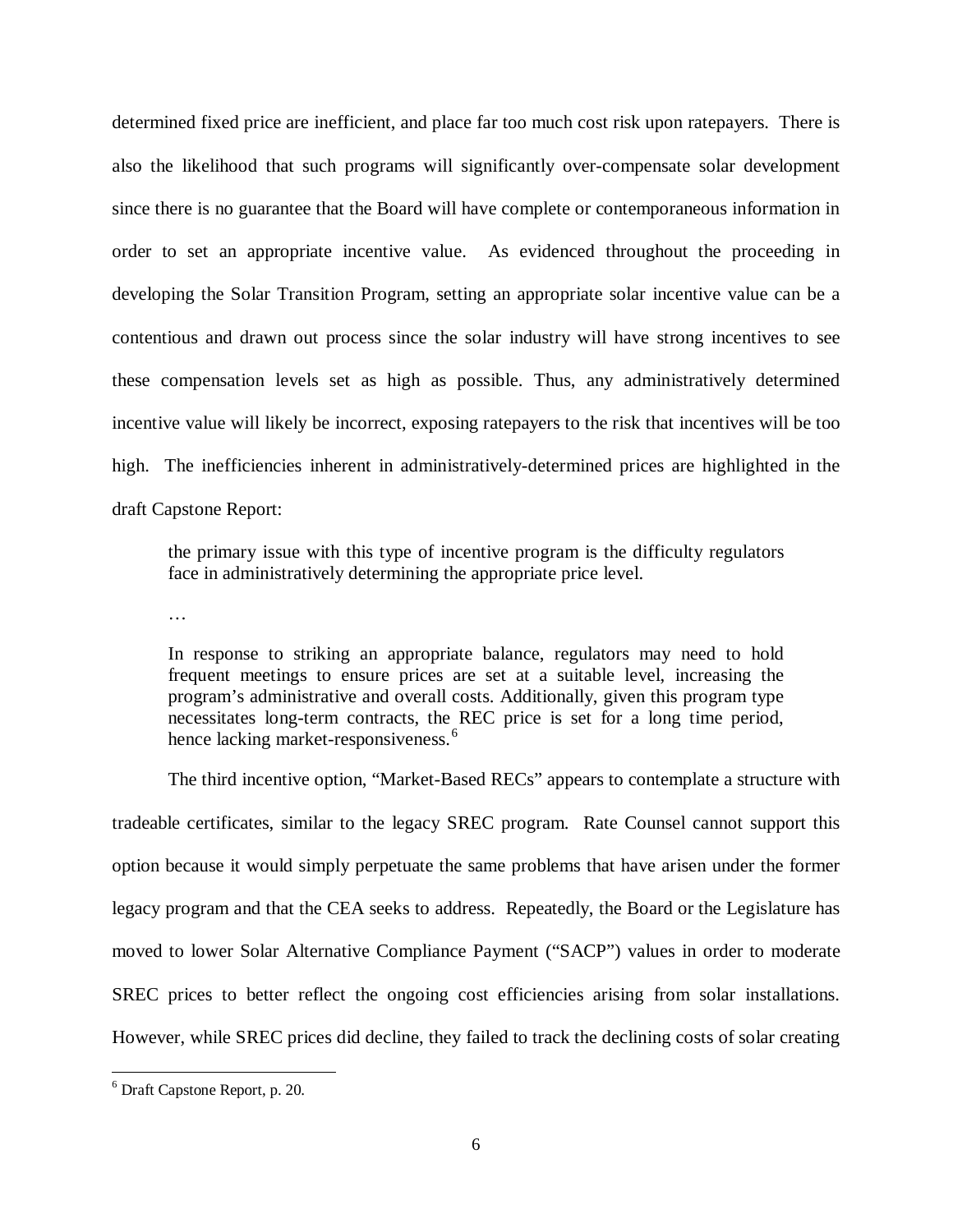a long trend of over-compensation to solar developers. In short, the legacy program generated considerable margins for the solar industry at New Jersey ratepayers' expense. Rate Counsel cannot support a Successor Program that is designed in any way similar to the Legacy SREC Program.

Further, the use of a tradeable REC- based program is inconsistent with the CEA which directs the Board to establish a successor program that supports solar development in an "efficient" and "orderly" fashion as defined in the CEA.<sup>[7](#page-9-0)</sup> The CEA also directs the Board to control costs by using "competitive processes such as competitive procurement and long-term contracts," with the ultimate objective of "transform[ing] the renewable energy market into one that can move forward without subsidies." N.J.S.A. 48:3-87(d)(3). Neither an administratively determined incentive nor a program based on tradeable RECs is consistent with the very plain and clear intent of the CEA.

### **Responses to Board Staff Questions on Report**

The remainder of Rate Counsel's comments are in response to the draft Capstone Report's questions outlined below.

**1. The draft Capstone Report recommends the implementation of a bifurcated incentive structure, with a competitive solicitation for utility-scale projects and fixed, administratively-set incentives for smaller projects.**

## **a. Do you agree with this recommendation? Why or why not?**

### **Response**

Rate Counsel disagrees with the recommendation for a bifurcated incentive structure. As explained above, Rate Counsel does not support administratively set incentives for any projects. Incentive prices for all future solar development should be determined through a competitive

<span id="page-9-0"></span> $7 \underline{\text{N.J.S.A.}} 48:3-87(\text{d})(3)$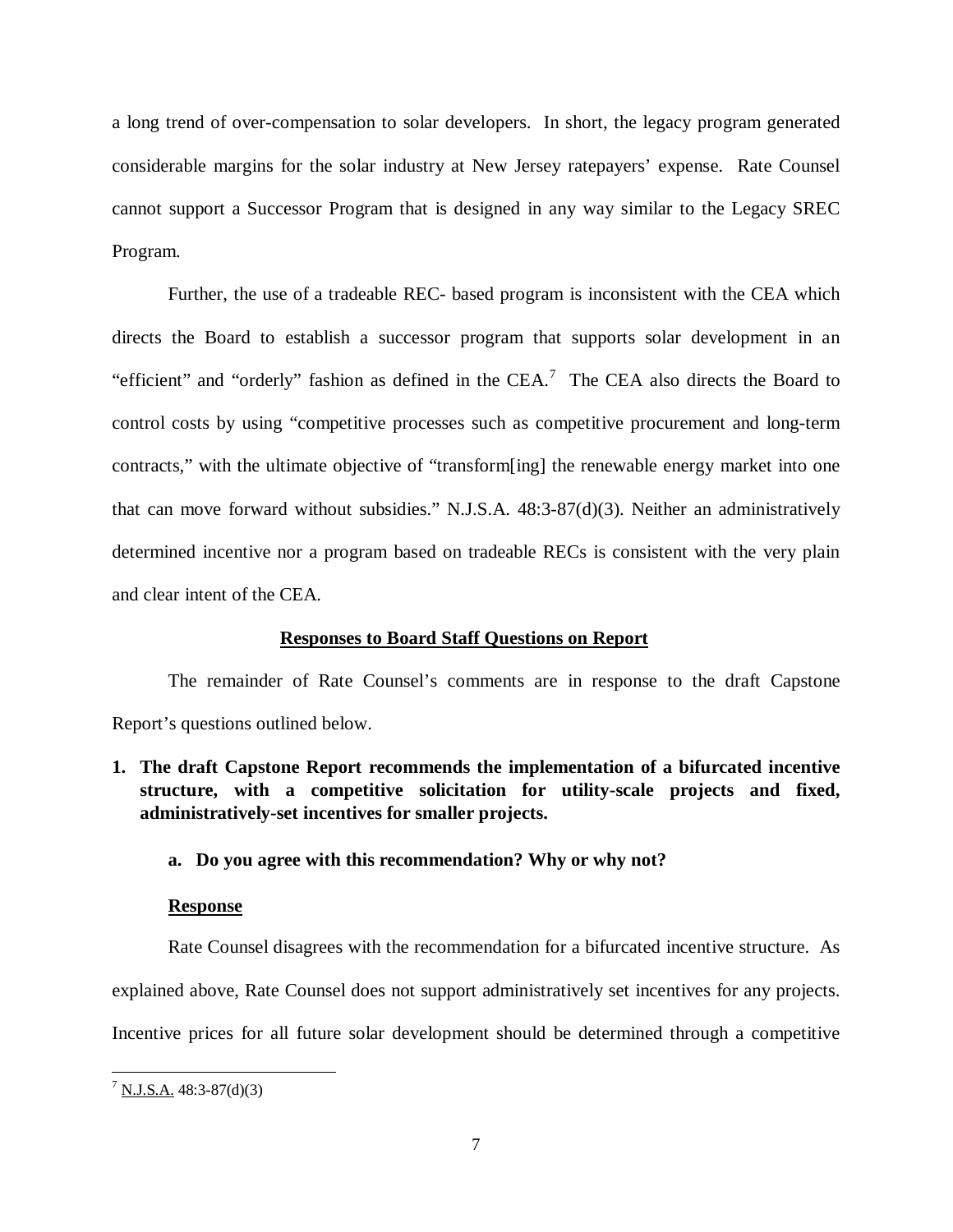procurement process. Setting incentive prices through competitive solicitation is the only way to ensure the most recent changes in cost, performance and efficiency are reflected and the only way to protect ratepayers from risk.

In Massachusetts, the SMART Program is designed to procure solar generating capacity based on long-term, fixed-price contracts. SMART Program participants receive a fixed per kWh compensation that is separate from their electricity bill for a period of 10 or 20 years. A competitive request for proposals is held jointly by the Massachusetts distribution companies for projects between 1 and 5 MW. Each company solicits an amount of capacity proportional to its load share and the results of this competitive solicitation are used to establish a base compensation rate or clearing price for projects between 1 and 5 MW. For projects less than 1 MW, rates are set based on an index or "rate factor" that attempts to reflect the different costs of development for projects of different sizes. Incentives are available for 10 years for projects up to 25 kW; and 20 years for projects from 25 kW to 5 MW.

The SMART Program is made up of eight blocks with each block representing about 200 MW of capacity. As projects respond to the incentive rate offered, the capacity blocks are filled. Going forward, incentive payments decrease by a pre-determined amount for each block so that once a block reaches its maximum capacity within an EDC's service territory, future projects then become eligible for the rates offered in the next lower-priced block. Projects are awarded on a first-come, first-served basis. Most importantly, in the SMART Program the starting point for an incentive price is based on the least-cost, most-competitive projects, for all project sizes, which provides a strong financial signal for early adopters.

However, if the Board does adopt a bifurcated approach it needs to tie part of this approach to competitive market outcomes. For instance, the Board could elect to award projects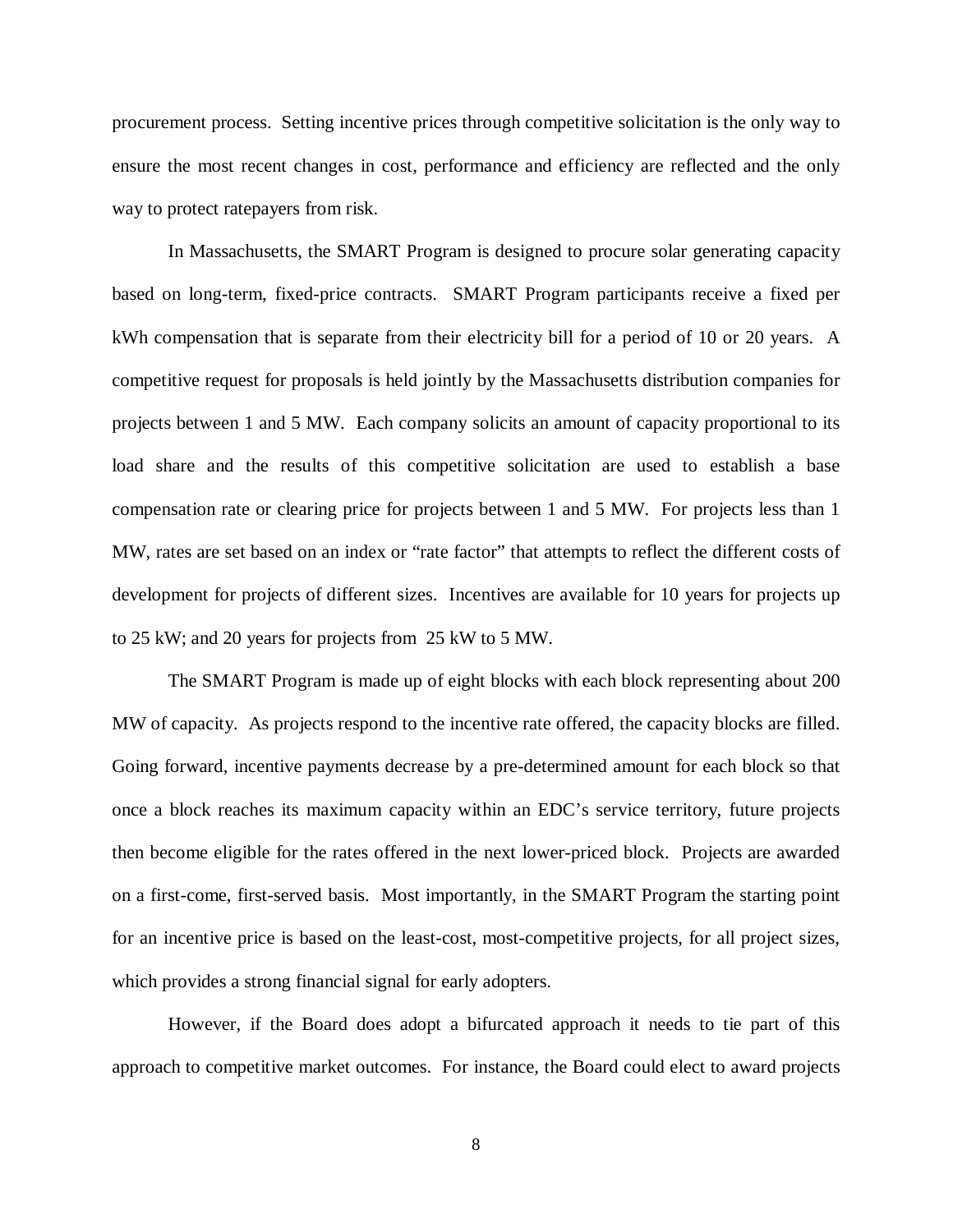based on an as-bid basis and use the lowest offered bid in a competitive solicitation to set a standard offer price for additional projects, with a total installed project capacity cap. This standard offer price would exist for a one-year period or up to a time when newer competitive solicitations are held. If the Board selects this option, then the standard offer price needs to be set at a very aggressive level relative to offered competitive bids, and the total capacities eligible should be strictly limited. Otherwise, solar projects will have incentives to not participate in the competitive bidding process, sit on the fence, and hope for unnecessarily high prices to arise from limited bidding. Afterwards, these "fence-sitters" will be able to take advantage of the artificially high standard offer price. This is simply another form of market manipulation, like the various methods that have arisen over the past decade in the New Jersey SREC market, that will result in outcomes that over-compensate solar development at ratepayers' expense.

# **b. If you agree with this recommendation, how should NJBPU divide market segments between those projects eligible for the competitive solicitation and those projects eligible to receive the administratively set incentives?**

#### **Response**

Rate Counsel does not agree with the recommendation for a bifurcated incentive structure. Please see Rate Counsel's comments to part  $1(a)$  above and part  $1(c)$  below. Rate Counsel recognizes that the CEA identifies some market segmentation of new programs to the extent these programs are needed. An incentive structure similar to that used for the SMART Program in Massachusetts will provide the flexibility to recognize the mandated segmentation in a straightforward and transparent manner. However, Rate Counsel cautions the Board not to overly segment the market and to set reasonable targets for segmentation that are consistent with prior experience. The Board has not been successful in the past in defining market segmentation goals, particularly with the long-term solar contracting program and utility-based programs.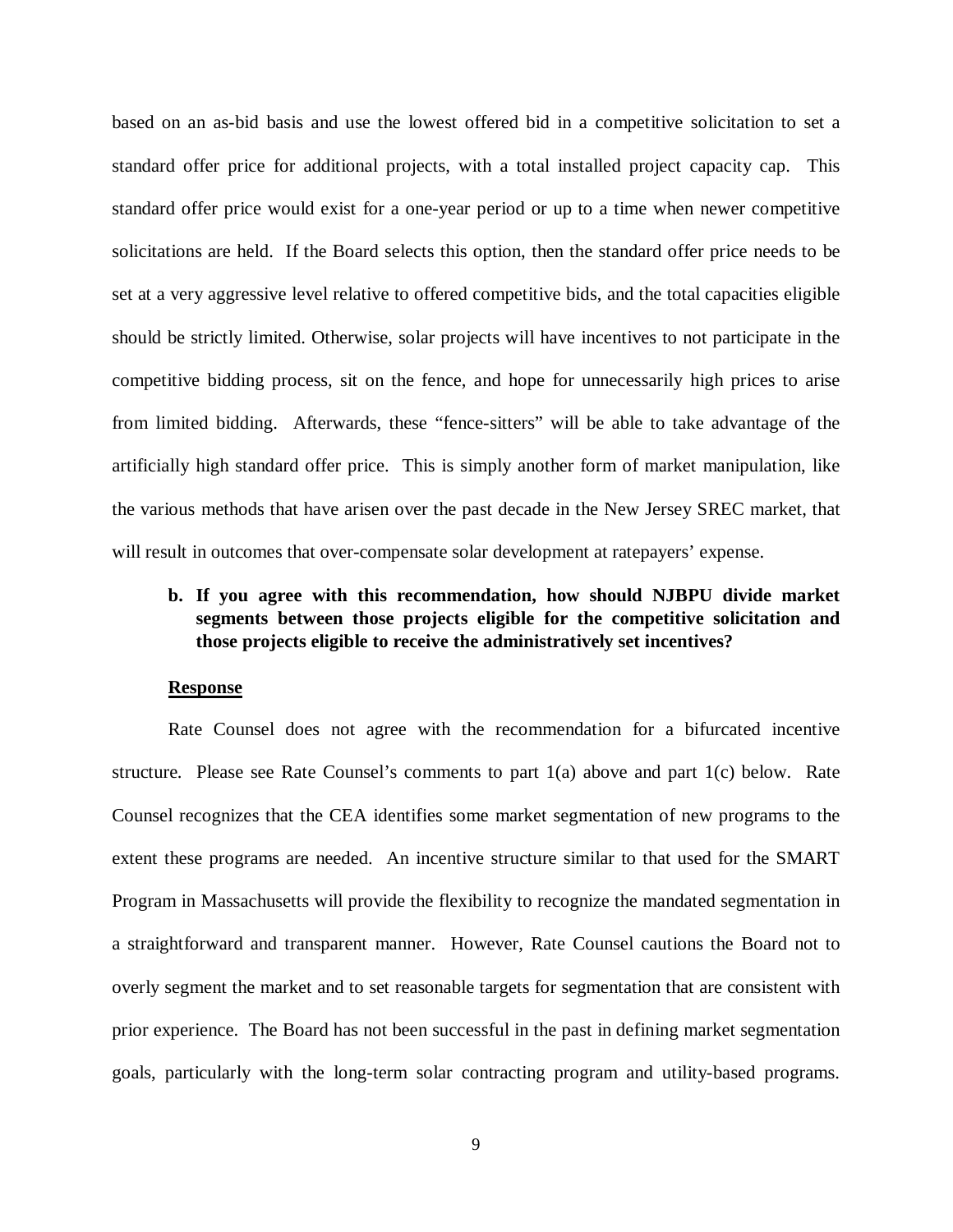Setting unreasonable segment targets could lead to unnecessarily high prices and shortfalls in reaching the Clean Energy Act's solar energy goals.

Further, as noted earlier, if the Board utilizes a bifurcated structure, then that structure must be based on competitive solicitations. Such a structure would use competitive prices in an initial solicitation and use those competitive prices to set a limited period/limited quantity standard offer. The Board needs to appreciate the difference between having a known standard offer available to projects versus an administratively determined price. A competitively-priced standard offer informed by a market solicitation is not the same as an administratively-set price determined by the regulator. Both provide the certainty needed for project development, yet one, the administratively determined price, is more likely to be set incorrectly and over-compensate solar energy development. Rate Counsel does not support the establishment of a bifurcated approach. However, if the Board is going to do this it must find a way to tie the bifurcated approach to the market to assure ratepayers benefits and to assure consistency with the CEA's mandate to meet the State's solar energy goals while minimizing burdens on ratepayers.

# **i. Do you view project size as the appropriate means of differentiating between competitive solicitations and administratively-set incentives? If so, please identify what NJBPU should consider to be the size limit between a utility-scale and small scale project.**

#### **Response**

Rate Counsel does not agree with the recommendation for a bifurcated incentive structure. Please see Rate Counsel's comments to parts 1(a) and 1(b) above and part 1(c) below.

Further, as noted earlier, Rate Counsel does not support high degrees of market segmentation that treats solar projects differently. All solar projects need to be tested against the competitive market to achieve consistency with the express intent of the CEA.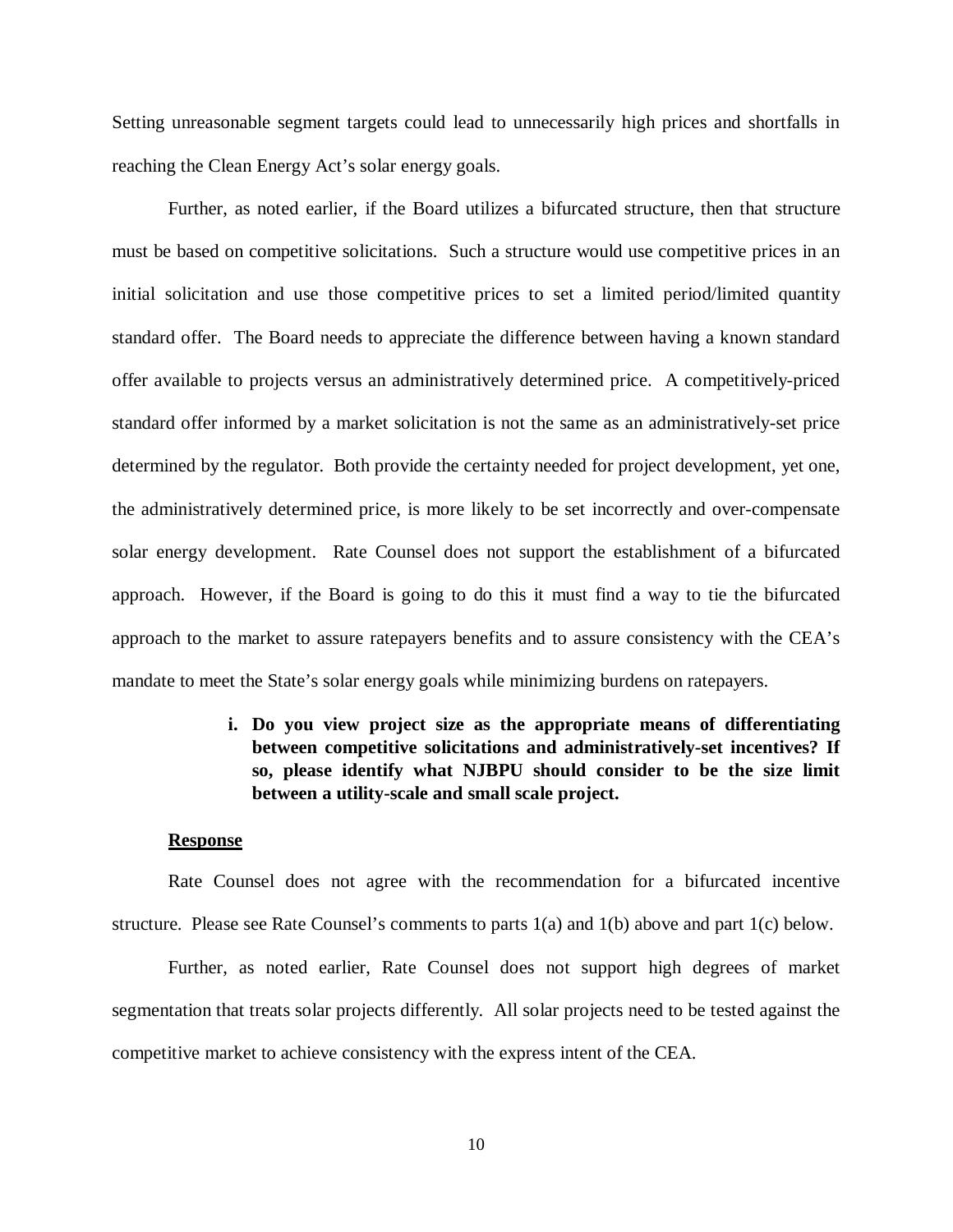**ii. If project size is used to differentiate incentive-types, how should NJBPU develop a competitive solicitation for utility scale projects that takes into account the different revenues that net metered projects earn compared to those that sell at wholesale?**

## **Response**

Rate Counsel does not agree with the recommendation for a bifurcated incentive structure. Please see Rate Counsel's comments to parts 1(a) and 1(b) above and part 1(c) below. Also, Rate Counsel believes net metering subsidies will continue to have a distorting effect on the Successor Program. The Board recognized this issue in its Solar Transition Order by approving a lower Transition Renewable Energy Certificate ("TREC") factor for some net metered projects.<sup>[8](#page-13-0)</sup> In the Massachusetts SMART Program, the uneven playing field that net metering creates is addressed by subtracting a "value of energy" ("VOE") component from a project's compensation. SMART Program customers who enroll in net metering receive an incentive rate that is calculated as the base compensation rate, plus any applicable adders, minus the VOE. The VOE is established by the Department of Energy Resources and is equal to the three-year average of the basic service rate plus current rates for transmission, distribution, and transition. This rate is calculated for each EDC and rate class.

Thus, Rate Counsel recommends that any future project or solicitation manager that may be hired as a result of the development of this new program take net metering financial support into account in either the evaluation of competitive offers, or any other standard offer that may arise from the competitive bidding process. Again, as Rate Counsel has stated, an important goal of this new program needs to be the elimination of over-compensation for New Jersey solar energy projects, particularly in the current challenging economic environment. Rate Counsel

<span id="page-13-0"></span><sup>&</sup>lt;sup>8</sup> I/M/O a New Jersey Solar Transition Pursuant to P.L. 2018, c. 17, BPU Docket No. QO19010068, (December 6, 2019).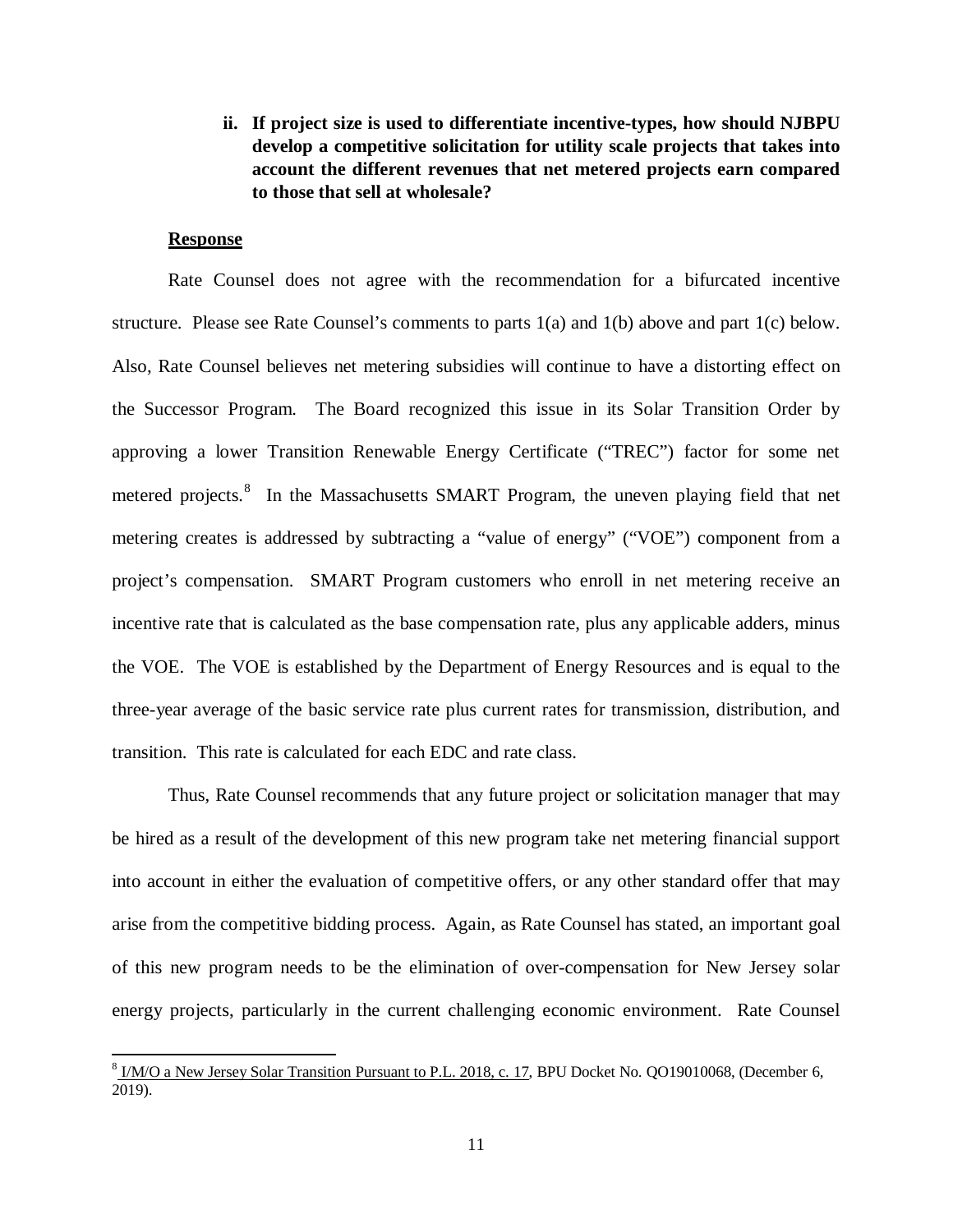also notes that if the Board utilizes Rate Counsel's recommended "attributes only" approach, it could reduce overcompensation issues associated with net metering since competition would force developers/projects to bid the lowest needed price in order to receive financial support.

## **iii. Alternatively, should all net metered projects rely on administratively-set incentives instead?**

#### **Response**

No, net metering projects do not need an additional financial incentive which runs the risk of over-compensating New Jersey solar development. As Rate Counsel has stated, there is no need for a bifurcated incentive structure. Also, please see Rate Counsel's comments to parts  $(a)$ ,  $(b)$ , and  $(b)$  $(ii)$  above and part  $(c)$  below.

# **iv. If you recommend a different option for establishing criteria to distinguish projects that qualify for competitive solicitations versus fixed incentives, please elaborate on your recommendation.**

#### **Response**

Rate Counsel does not agree with the recommendation for a bifurcated incentive structure. Competitive structures are preferred and are more consistent with the intent of the CEA. The above question, as do others in this set of inquiries, presumes that while larger projects can compete in competitive solicitations it is too difficult for smaller projects to do the same. New Jersey's experience with the long-term SREC contracting program, however, disproves this presumption. Several award-winning bids in the long-term SREC contracting program were smaller than 10 kW. These programs were in existence for several years for Jersey Central Power & Light Company ("JCP&L"), Rockland Electric Company ("RECO"), and Atlantic City Electric Company ("ACE"). There is nothing to suggest, therefore, that smaller projects cannot participate in a competitive bidding process. The Board should exhaust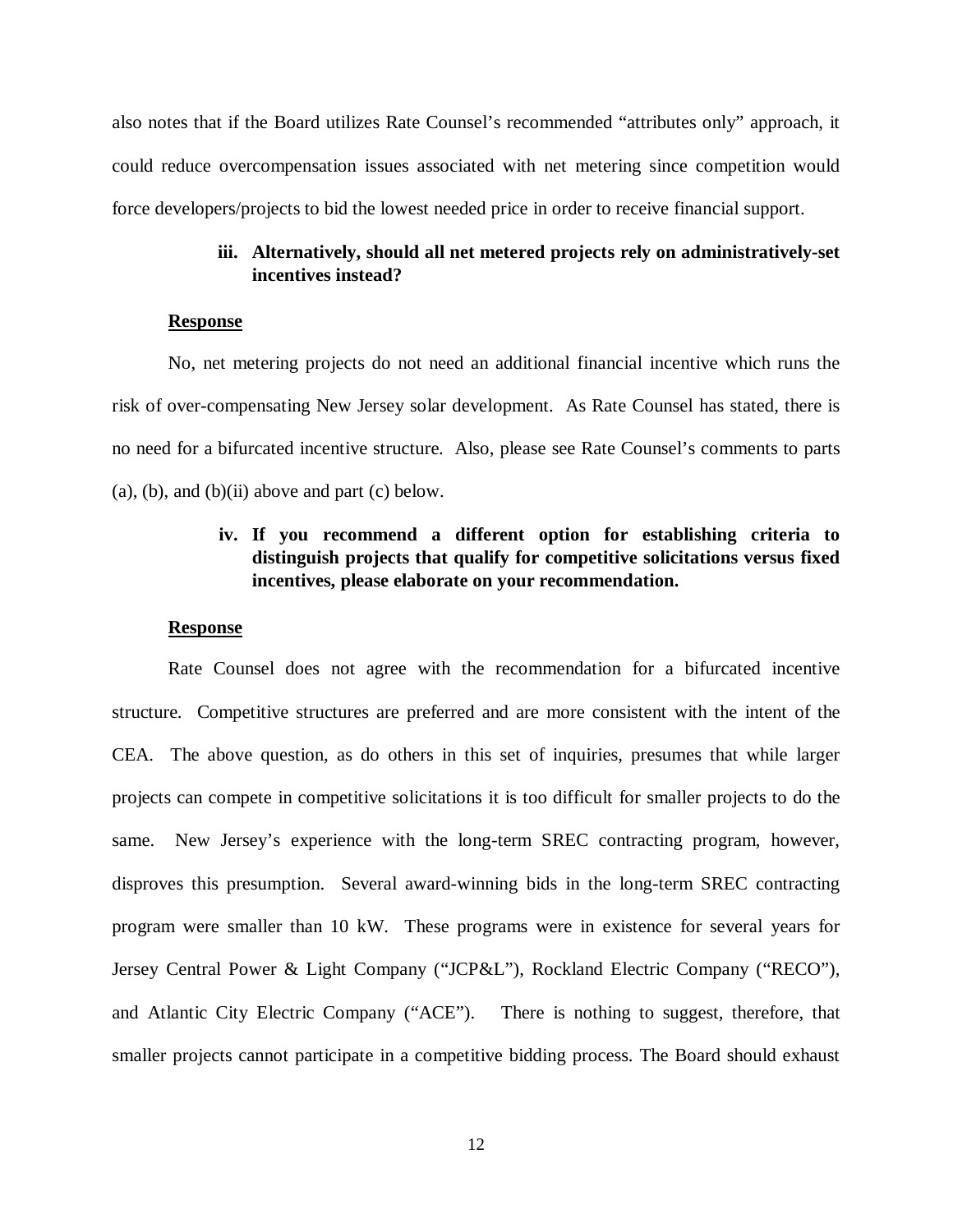its options in creating a competitive program, or one based on competitive bidding data, before turning to administratively-determined prices.

# **v. How should projects that meet the requirements of the Solar Act subsection (t) (i.e., grid-supply projects located on landfills and brownfields) be treated?**

#### **Response**

Rate Counsel does not agree with the recommendation for a bifurcated incentive structure nor does Rate Counsel support overly detailed solar market segmentation. If the Board chooses to segment these particularly types of solar projects as specified in the CEA, then it should either: (a) consider having a separate competitive solicitation for these projects alone; or (b) make slight changes in the scoring evaluation of any broader competitive solicitation in an attempt to balance the playing field for these types of applications.

# **c. If you disagree with the concept of a bifurcated competitive solicitation and fixed, administratively-set incentive approach, what would you suggest as an alternative incentive structure? Please be as specific as possible.**

#### **Response**

Rate Counsel supports a modified version of the total compensation incentive structure that is similar to the Solar Massachusetts Renewable Target ("SMART") program but limits financial support to environmental attributes only. Rate Counsel believes this is the only incentive option that provides transparency and certainty to both project developers and ratepayers. It is also the only incentive mechanism that will support solar development in an "efficient" and "orderly" fashion as defined in the CEA, by using "competitive processes such as competitive procurement and long-term contracts," with the ultimate objective of "transform[ing] the renewable energy market into one that can move forward without subsidies." N.J.S.A. 48:3-87(d)(3). Rate Counsel does not subscribe to the belief that smaller projects are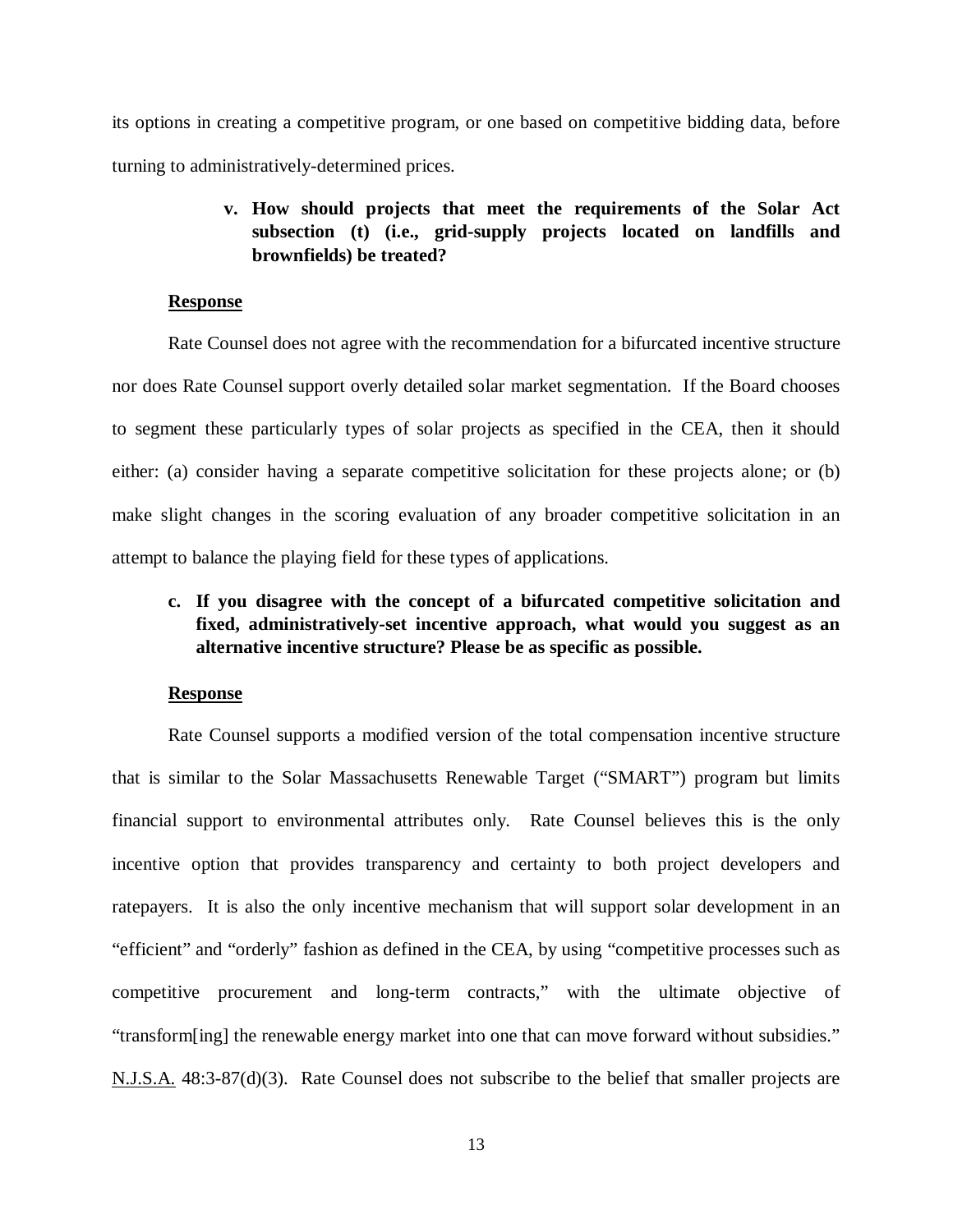somehow prejudiced or do not have the ability to participate in competitive processes. As noted earlier, there is New Jersey-specific experience to show otherwise.

#### **2. If NJBPU were to implement administratively-set incentives:**

**a. How often should the incentive value be re-evaluated and potentially reset? Please comment on the mechanism by which NJBPU should consider modeling and analysis to inform future deliberations regarding incentive values.**

### **Response**

Please see Rate Counsel's general comments above. Rate Counsel does not support an administratively set incentive. There is no guarantee that the Board will ever have complete and contemporaneous information that guarantees ratepayers are funding the most competitively priced and efficient projects. Going forward, the most important concept in ensuring that new programs continually reduce the cost of achieving the State's solar energy goals is to incorporate competition. To the extent that new programs are needed, Rate Counsel supports using competitive bidding and other forms of market-based mechanisms for stimulating new solar development.

This specific question highlights the problem with administratively set incentives. "How often should the incentive value be re-evaluated and potentially reset?" If anything has been learned from the Legacy SREC Program, and the contentious proceeding in developing the Solar Transition program, it is that there is no way to guarantee complete and contemporaneous information to administratively set prices. Throughout the Legacy SREC program, the repeated meddling with SACP prices and SREC requirements created confusion and financing difficulties for developers, and placed unacceptable price risk on ratepayers. More importantly, this practice of fine-tuning markets, with little to no market-based information, resulted in the considerable over-compensation of New Jersey solar energy projects at ratepayers' expense.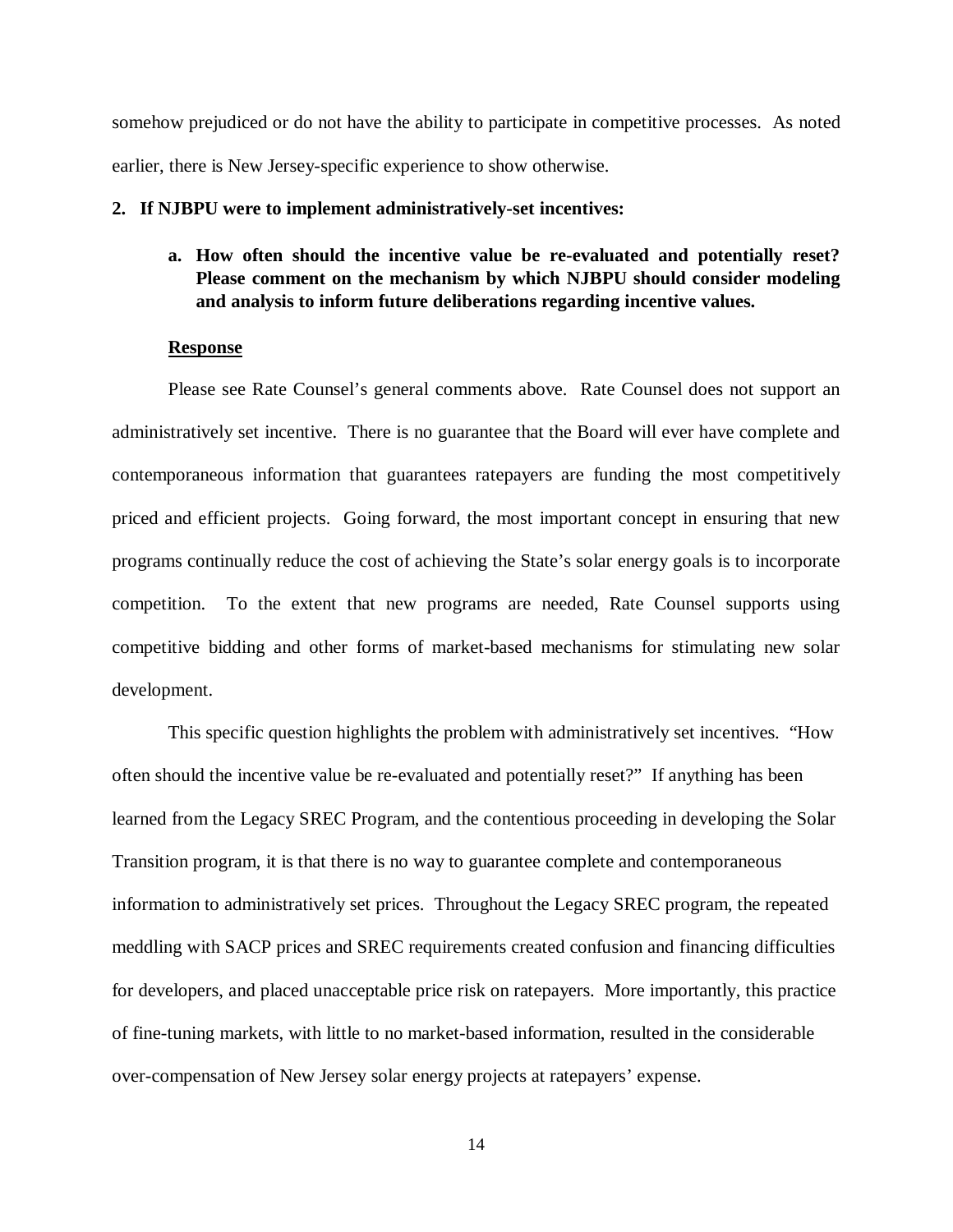**b. Should NJBPU differentiate the incentive value (similar to the TREC factors)? If so, on what basis? Please discuss whether NJBPU should differentiate based on the following: (i) customer classes; (ii) installation type / project location; (iii) EDC service territory; (iv) project size; or (v) other.** 

### **Response**

No. Incentive values should be set by competitive bidding results. The Board may consider setting up separate types of competitive solicitations, which could result in different market-based incentives, but that type of outcome is entirely different than the administratively determined one premised in the above question. Also see Rate Counsel's response to part  $2(a)$ above.

# **c. How is an administratively-set incentive consistent with NJBPU's goal for continually reducing the cost of solar development for ratepayers, in line with the reductions in the cost of solar development?**

#### **Response**

Please see Rate Counsel's general comments, and responses part 1 and 2(a) above. There is no way to continually reduce the cost of solar development to ratepayers through administratively set incentives. Administratively determined incentive values are inefficient, and place far too much price risk upon ratepayers and will more than likely be higher than competitive market-based outcomes.

**d. In the draft Capstone Report, Cadmus used a 15-year Qualification Life (i.e., incentive term) as the base case, with the exception of residential net metered direct-owned projects, for which the incentive term was set at 10 years based on project payback period. Please comment on these respective proposals regarding length of qualification life, including what changes you would suggest, if any, and why.**

#### **Response**

Rate Counsel disagrees with the use of the term "qualification life" since this presumes that a tradeable certificate-based market design is acceptable and consistent with the CEA. Rate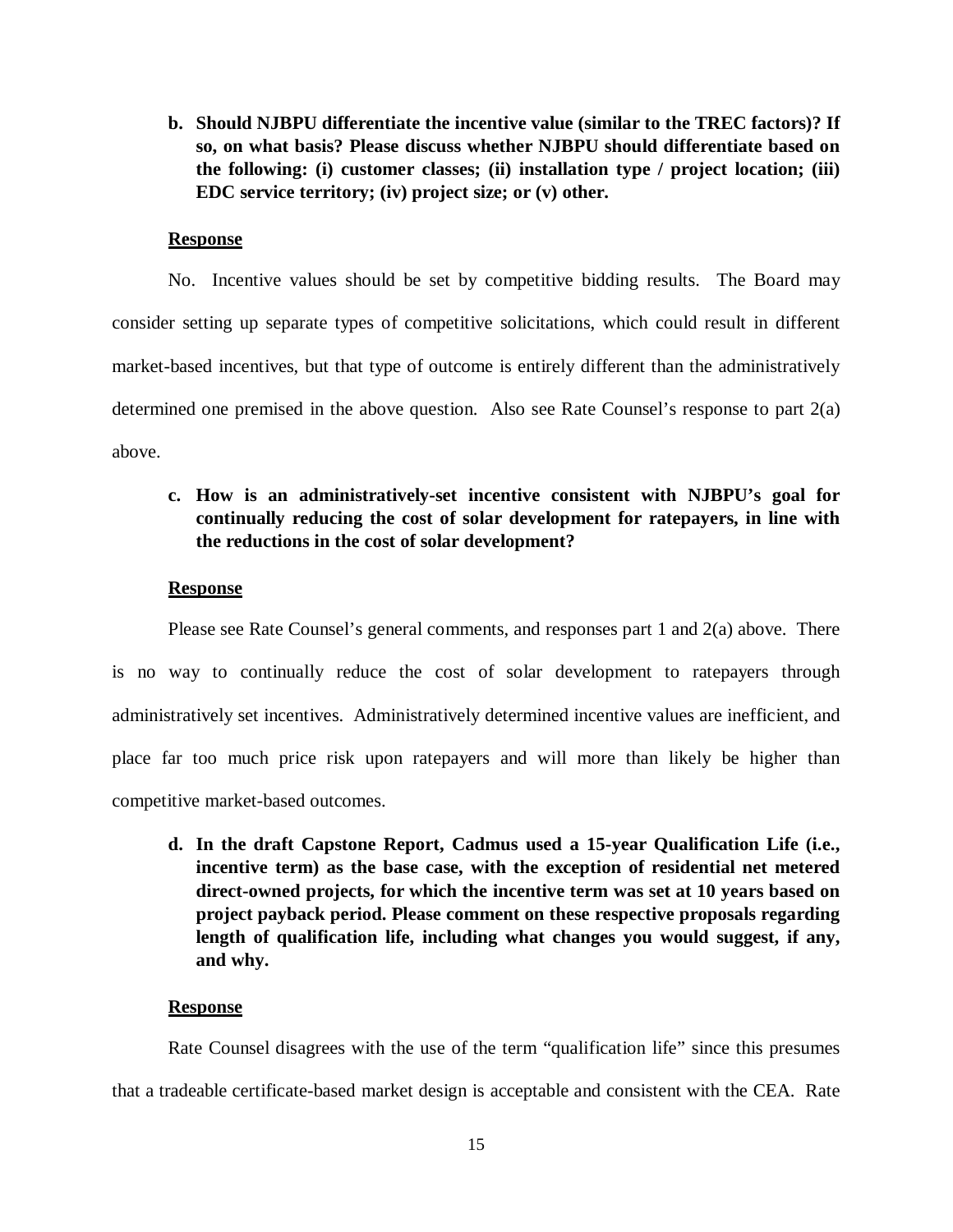Counsel recommends that term lengths for financial support for all projects should be set for a shorter period of ten years. This reflects the falling cost of solar installations while allowing project owners to recover costs quickly and reduces the time period over which ratepayers are subsidizing solar energy. Other project sizes should have their financial support timed to terms of ten years as well.

#### **3. If NJBPU were to implement incentives based on a competitive solicitation:**

**a. How should the competitive solicitation be designed? What evaluation criteria should NJBPU implement in administering the solicitation? Should project selection be based exclusively on price (i.e., value of the incentive), or should it include consideration of other criteria (and if so, which ones)?**

#### **Response**

Please see Rate Counsel's general comments, and responses to part 1 above. Rate Counsel continues to advocate for solar incentive programs that aggressively reduce ratepayers' financial burdens. Developing a program that promotes continued solar development at minimal ratepayer costs should be the primary goal of the Successor Program. The Board must adopt a program that ends the over-incentivization of New Jersey solar installations. Thus, as detailed below, Rate Counsel strongly supports a program that relies on a competitive solicitation process. Rate Counsel believes that this is the only option that can achieve the CEA's objective of replacing the current SREC program with one that will reduce costs to ratepayers. Project selection should be based exclusively on price.

Rate Counsel has repeatedly advocated for a Successor Program modeled after the SMART Program used in Massachusetts. The SMART Program is designed to procure solar generating capacity based on long-term, fixed-price contracts. Through the SMART Program participants receive a fixed per kWh compensation that is separate from their electricity bill for a period of 10 or 20 years.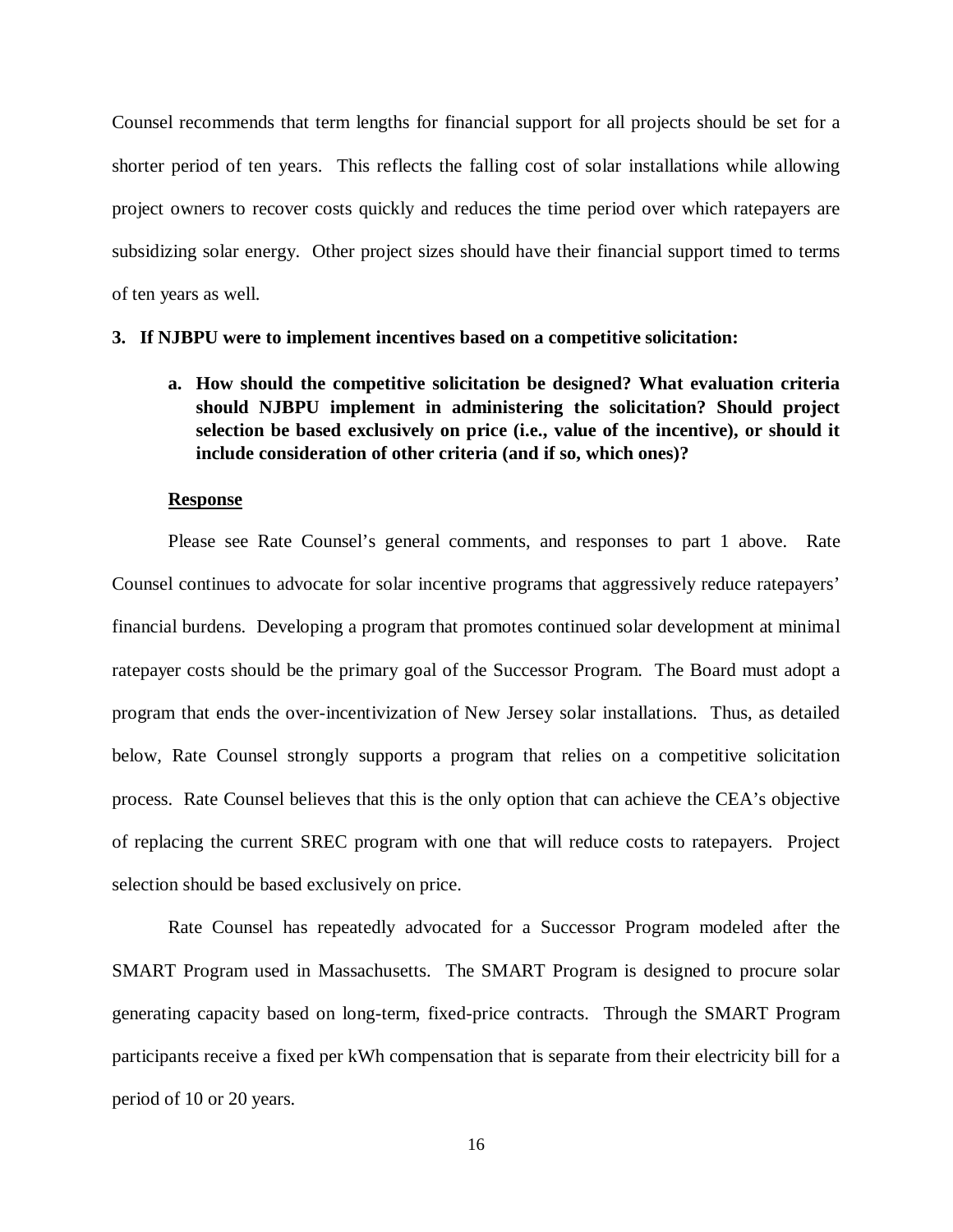While Rate Counsel suggests following a program structure similar to that used in Massachusetts, it also recommends that the Board exercise caution in establishing numerous market segments. While the CEA requires some market segmentation, the Board should not overly segment the market. Setting unreasonable and unnecessary segment targets could lead to higher prices and shortfalls in reaching the CEA's solar energy goals. Additionally, Rate Counsel does not support a size cap for projects participating in this program. The focus of any incentive program going forward should be to encourage the most cost-efficient projects at the lowest unit price (\$/MWh). Establishing a cap on project size could run contrary to this goal. In addition, as explained above, the program structure should recognize and address the distorting effect of continuing net metering subsidies.

**b. Cadmus studied incentive structures for the environmental attributes of a given project (i.e., unbundled the environmental attribute, with projects remaining merchant on energy and capacity values). Please discuss project finance-ability of this incentive structure, as opposed to a bundled incentive structure, addressing the implications to price and risk to ratepayers.** 

### **Response**

A bundled approach reduces overall project cost recovery risk for developers, which in turn, should increase project "finance-ability." This risk, however, is not eliminated but simply shifted away from solar project developers and onto ratepayers. Rate Counsel supports financial mechanisms that reduce ratepayer risk exposure and costs. Thus, Rate Counsel believes that a competitive solicitation based on environmental attributes alone, would be preferable to an "allin" or bundled approach.

Rate Counsel recognizes that the Massachusetts SMART program provides solar developers with a bundled price including attribute, energy and capacity. While the Massachusetts model utilizing an "all-in" approach may make sense in that jurisdiction, it does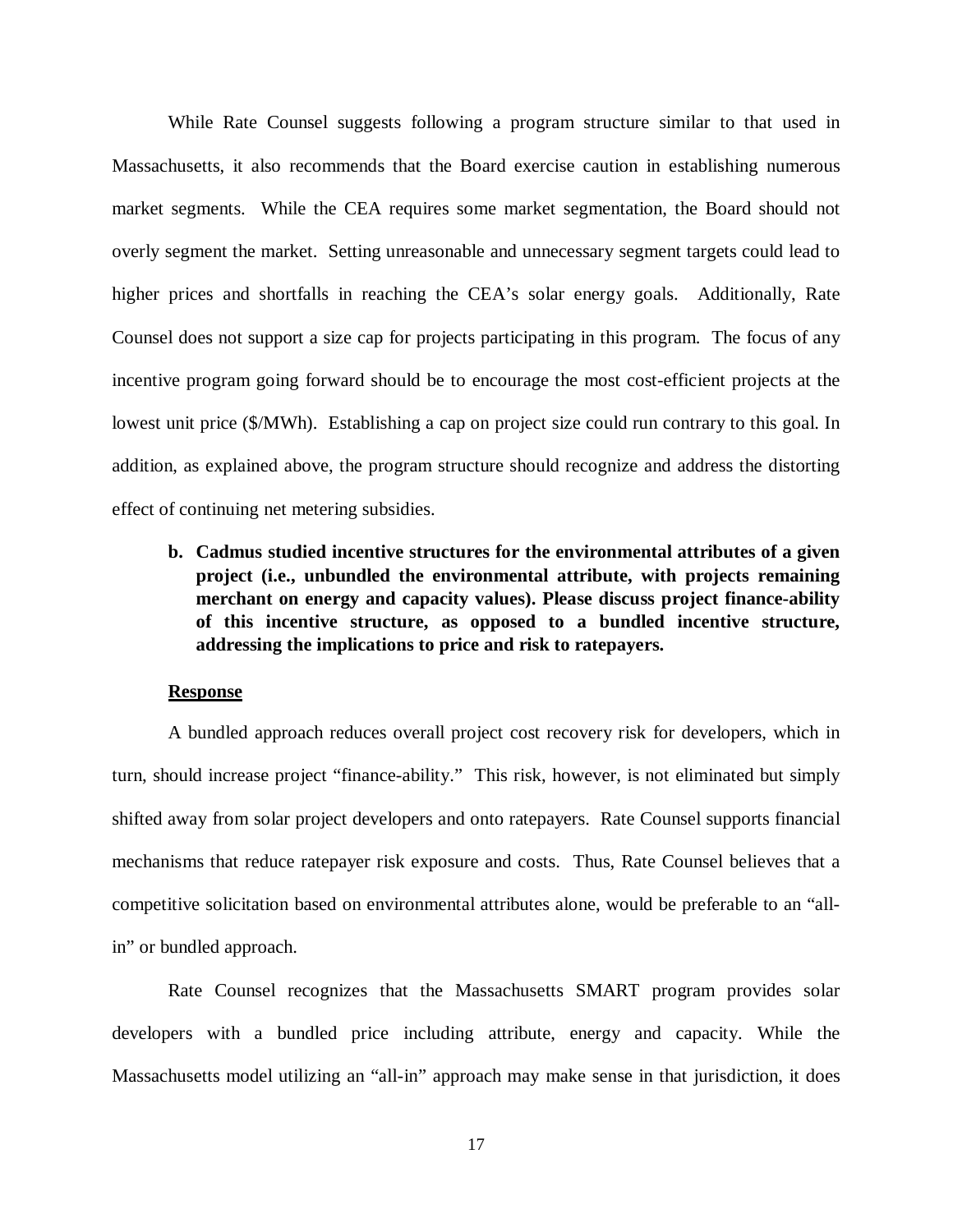not make sense for New Jersey given the relative differences in the size and maturity of each state's respective solar market. Massachusetts started the SMART program in 2018 in large part to reverse what was perceived as a perennial problem with lagging total solar capacity installations. New Jersey, on the other hand, has had a robust solar market (for both small and larger scale installations) for over 16 years. New Jersey was one of the earliest and most aggressive in initially establishing a solar set-aside within its RPS back in 2004 which was increased in 2006. In 2007, New Jersey was one of the first states to adopt a relatively comprehensive standardized solar market design. New Jersey adopted its first comprehensive EDC backed solar program, PSE&G's Solar Loan Program,<sup>[9](#page-20-0)</sup> as early as 2008. A long-term solar contracting model, a unique framework for securitizing solar investments, was adopted in 2008. Further, New Jersey has been in the top ten states for solar capacity development for 12 years consecutively and was in the top five states for eight out of the last 12 years. Massachusetts, on the other hand, has never broken into the top five solar installation states on total solar capacity basis (i.e., large and small scale installations). Thus, New Jersey, as a leader in all types of solar energy development does not need to follow the same de-risking route adopted by Massachusetts.

While the New Jersey "OREC" method of funding offshore wind ("OSW") is comparable in many ways to the Massachusetts SMART program, offshore wind and solar are simply not comparable from a development risk perspective. OSW is an emerging renewable energy application; solar energy, particularly in New Jersey, is not. The New Jersey solar industry is

<span id="page-20-0"></span><sup>&</sup>lt;sup>9</sup> I/M/O the Petition of Public Service Electric and Gas Company for Approval of a Solar Energy Program and an Associated Cost Recovery Mechanism, BPU Dkt. No. EO07040278 (Apr. 16, 2008).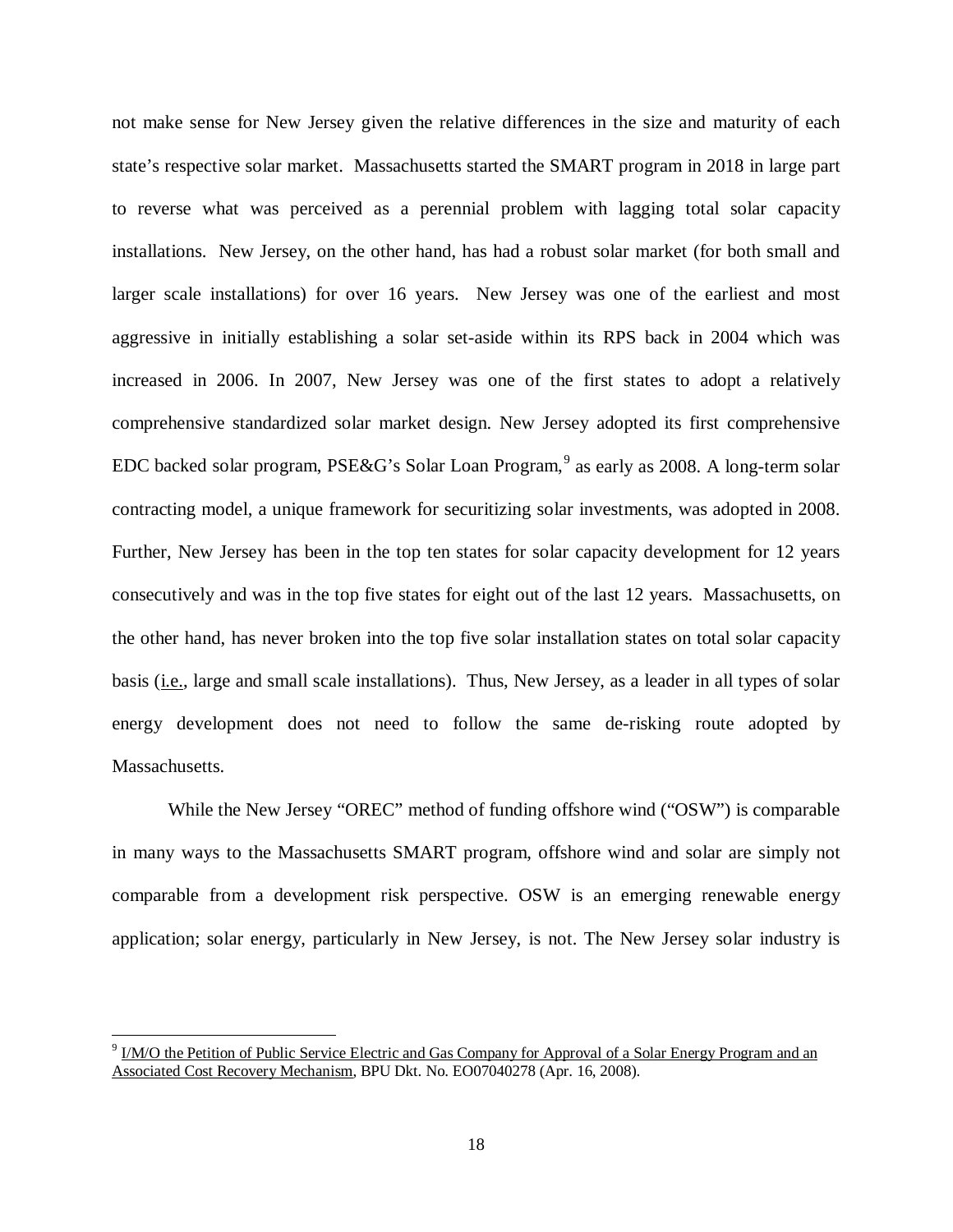well developed industry. Large solar applications today are even close to grid parity from a cost perspective, raising the question of whether or not any form of subsidy should exist at all.

Further, the risks associated with the two renewable energy applications are considerably different. Consider that OSW applications are usually very large centrally-located projects, with numerous turbines with capacities that often total into the hundreds of MWs, if not around 1,000 MWs like the most recent announced New Jersey project being developed Orstead. These facilities are typically assembled and installed in hostile to very hostile marine environments. These offshore locations need to be interconnected to onshore transmission facilities. The simple logistics of their development and construction, much less their operations, often necessitates an "all-in" contracting approach. This is simply not the case for solar installations that are often located in close proximity to distribution and transmission lines, are well understood by financial institutions, and are more easily developed. There is no need, therefore, to offer additional "derisking" benefits to solar energy that are, at least currently, being offered to OSW.

The "all-in" approach also is not appropriate for New Jersey's solar market given the relevant legal and regulatory history. As the board is aware, until the enactment of the Electric Discount and Energy Competition Act of 1999, N.J.S.A. 48:3-49 et seq. ("EDECA"), New Jersey's four electric utilities were vertically integrated utilities that provided bundled electric generation and distribution service. In EDECA, the Board was directed to separate the utilities' generation functions from their transmission and distribution functions. The electric utilities retained their regulated monopoly over electricity transmission and distribution, while most of their generation assets were spun off to unregulated entities, and non-utility electric power suppliers were allowed to compete to provide generation. N.J.S.A. 48:3-52, N.J.S.A. 48:3-53, N.J.S.A. 48:3-59.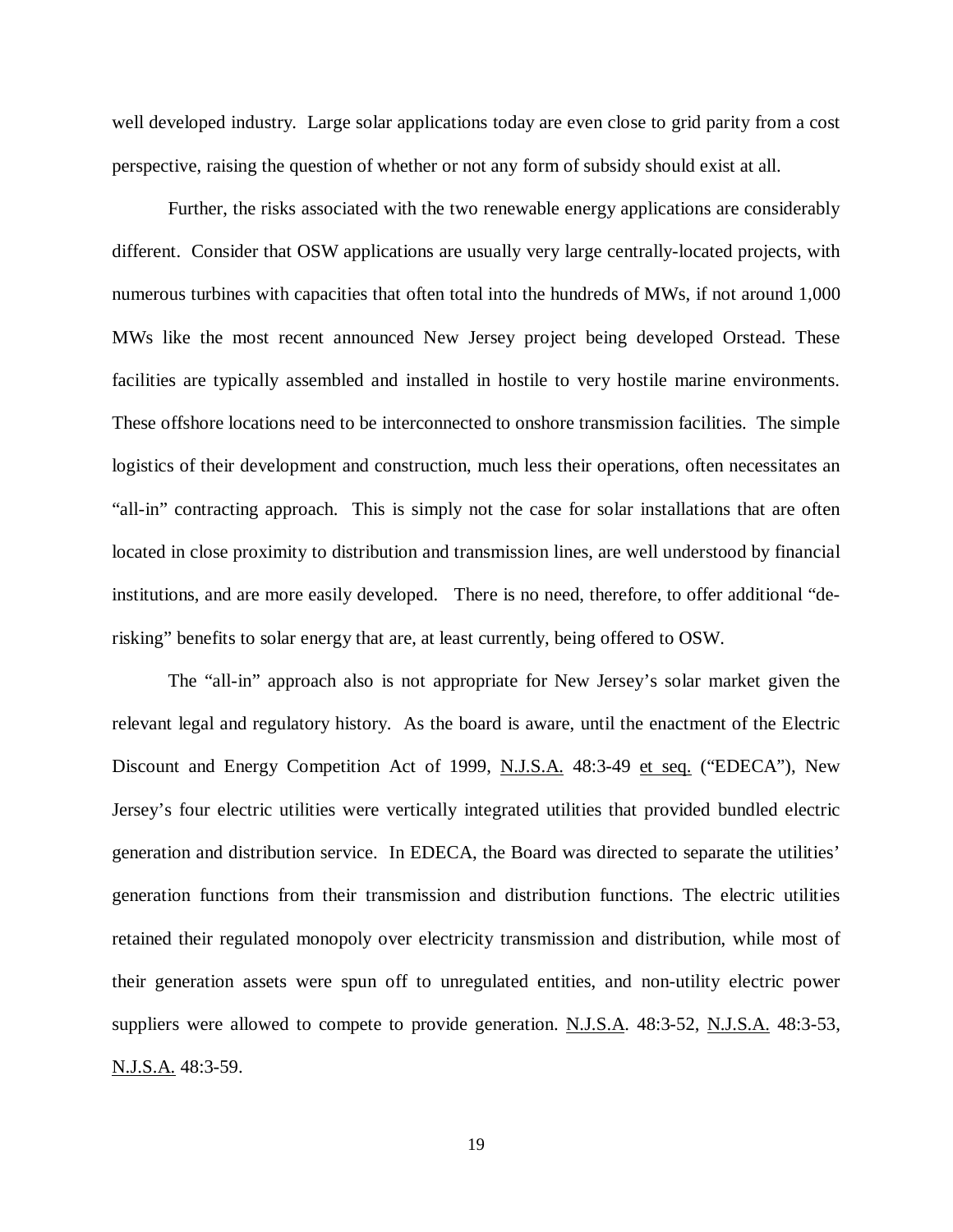As the Board recognized in the context of the Stranded Costs and Restructuring filings of one of the utilities, Public Service Electric and Gas Company ("PSE&G"), one of the important benefits of New Jersey's electric industry restructuring for the State's electricity users was the transfer of the risks of electric generation ownership away from ratepayers an onto unregulated entities. In that proceeding, the Board adopted a non-unanimous stipulation, over the objections of Rate Counsel and other parties, in part the divestiture of PSE&G's generation assets to an unregulated affiliate transfer of "any risks or liabilities associated with the electric generation business" from the regulated utility to the unregulated affiliate. PSE&G In re Public Service Electric and Gas Company's Rate Unbundling, Stranded Costs and Restructuring Filings, 1999 N.J. PUC Lexis 11 at \*307-08, par. 27 (1999), aff'd 330 N.J. Super. 112 (App. Div. 2000), aff'd 167 N.J. 377, (2001).

The "all-in" approach would undermine the purposes of EDECA by transferring the risks of owning generation back onto ratepayers. While there are exceptions, these are pursuant to specific legislative authority. PSE&G Solar 4 All program for example was authorized pursuant to New Jersey's Regional Greenhouse Gas Initiative ("RGGI") law, N.J.S.A. 48:3-98.1.<sup>[10](#page-22-0)</sup> An "all-in" approach to solar incentives for a large number of solar projects to be owned by unregulated entities would represent a significant change, to the detriment of New Jersey's electric ratepayers.

Further, as noted above, the New Jersey's solar development goals, as part of the State's Class I renewable goals, must be met within the CEA's cost caps. In order to comply with the

<span id="page-22-0"></span><sup>&</sup>lt;sup>10</sup> I/M/O the Petition of Public Service Electric and Gas Company for Approval of a Solar Generation Investment Program and An Associated Cost Recovery Mechanism, BPU Docket No. EO09020125, Order Approving Stipulation at 1 (Aug. 3, 2009); *I/M/O the Petition of Public Service Electric and Gas Company for Approval of an* Extension of a Solar Generation Investment Program and Associated Cost Recovery Mechanism, BPU Docket No. EO12080721, Order at 1 (May 29, 2013).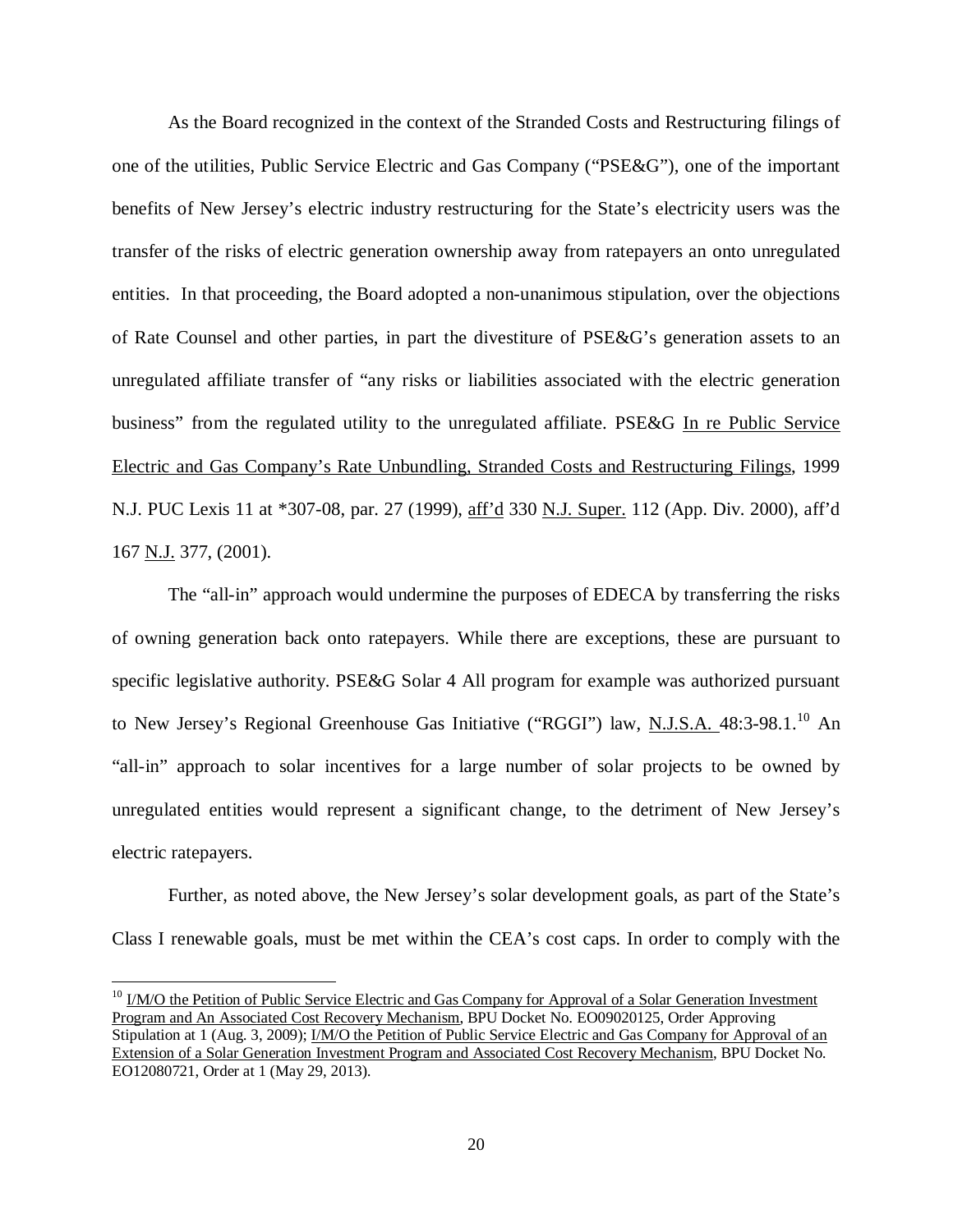costs caps the Board must minimize the costs of solar development and it must be able to track those costs. An "all-in" approach, in addition to potentially increasing costs, would make tracking, and compliance, difficult or impossible because solar developers would be receiving a bundled price for electricity and solar attributes.

# **c. How would NJBPU set the incentive value using a competitive solicitation? In particular, please discuss the pros and cons of a pay-as-bid system or a singleclearing price system.**

#### **Response**

Please see Rate Counsel's response to part  $3(a)$  above. A pay-as-bid system will ensure that price is based on the least-cost, most-competitive projects and is an approach that was utilized in the New Jersey SREC contracting program. Thus, Rate Counsel recommends the Board stay with this precedent and utilize a pay-as-bid approach.

As explained above, the Massachusetts SMART program is structured in capacity blocks and as projects respond to the incentive rate offered, the capacity blocks are filled. Going forward, incentive payments decrease by a pre-determined amount for each block so that once a block reaches its maximum capacity within a distribution company's service territory, future projects then become eligible for the rates offered in the next lower-priced block. Projects are awarded on a first-come, first-served basis. This provides a strong financial signal for early adopters and ensures that ratepayers are paying for the most cost-efficient projects.

# **d. Should NJBPU implement a minimum and/or maximum bid value in order to prevent overly aggressive or overly high bids?**

#### **Response**

No, particularly if this information was made available to the market. Setting publicly disclosed prices and floors could lead to strategic pricing and gamesmanship which will only bid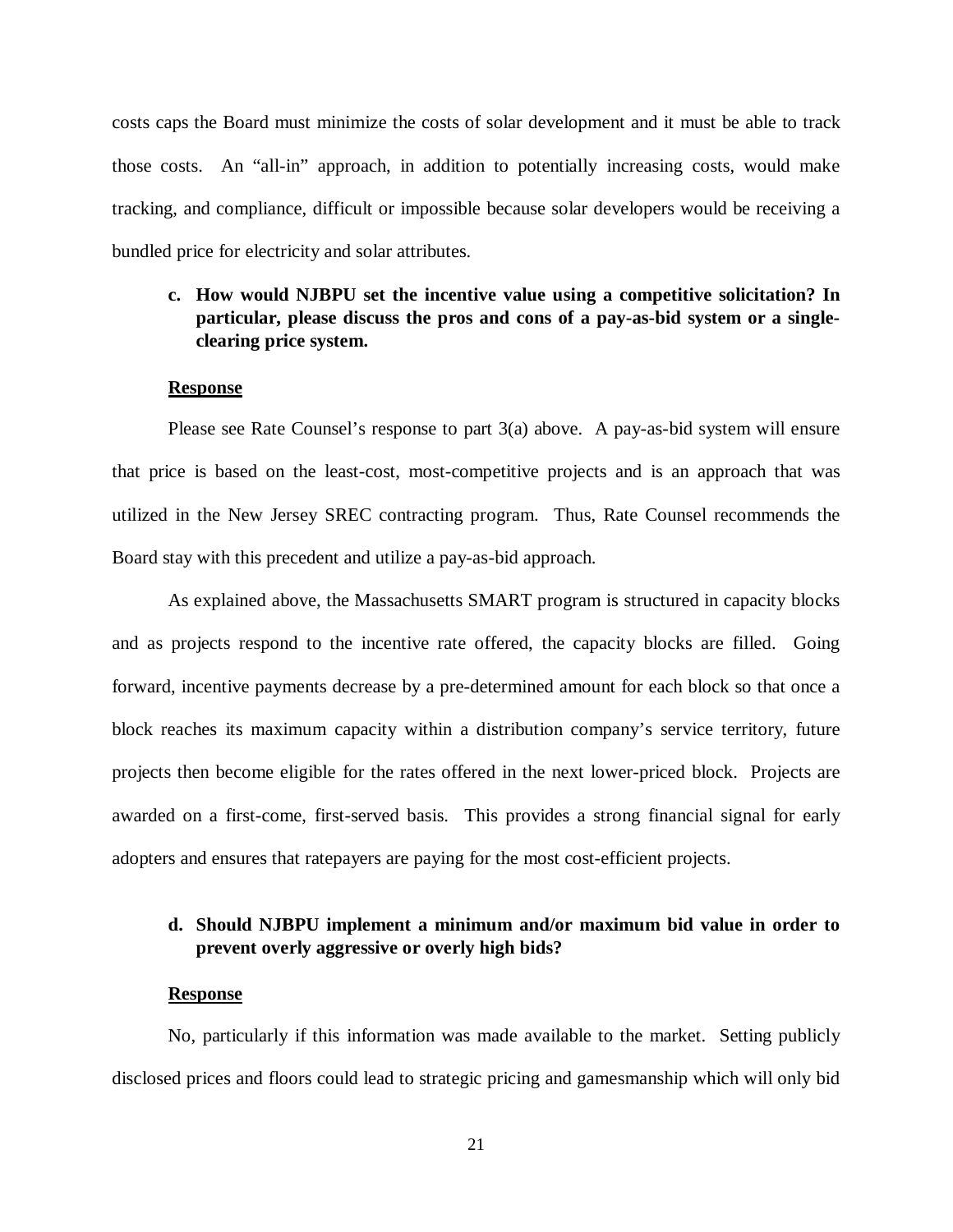up prices, over-compensate solar developments, and increase ratepayer costs. As previously stated, Rate Counsel recommends a pay-as-bid system to will ensure that price is based on the least-cost, most-competitive projects.

**e. How often should NJBPU hold solicitations? How can NJBPU mitigate the risk of "stop and start" development cycles due to the nature of punctual solicitations? For example, should NJBPU consider implementing an "always on" incentive program in the context of a competitive solicitation? How would such an incentive be implemented?**

#### **Response**

As noted by the draft Capstone Report, one issue with the Massachusetts SMART program was the speed at which a number of service areas capacity caps were reached, in part due to the delay in the program's implementation and large projects holding space capacity in reserve (i.e., queue sitting). The certainty created by this incentive type can lead to many projects seeking to be constructed as early as possible when the policy is finalized. New Jersey can learn from experience of a program that has already been tested and note that this potential issue will need to be monitored.

One potential method in which this type of problem can be avoided is by clearly articulating development goals and targets and sticking to those goals. All too often, there is a tendency by certain stakeholders to modify or fine-tune programs of this nature. While flexibility is important, constant changing and "tinkering" with program targets can lead to the same kinds of uncertainty experienced in New Jersey. Further, Rate Counsel believes that a robust competitive process, like the one it proposes that is based on environmental attributes alone, may help to minimize this type of problem.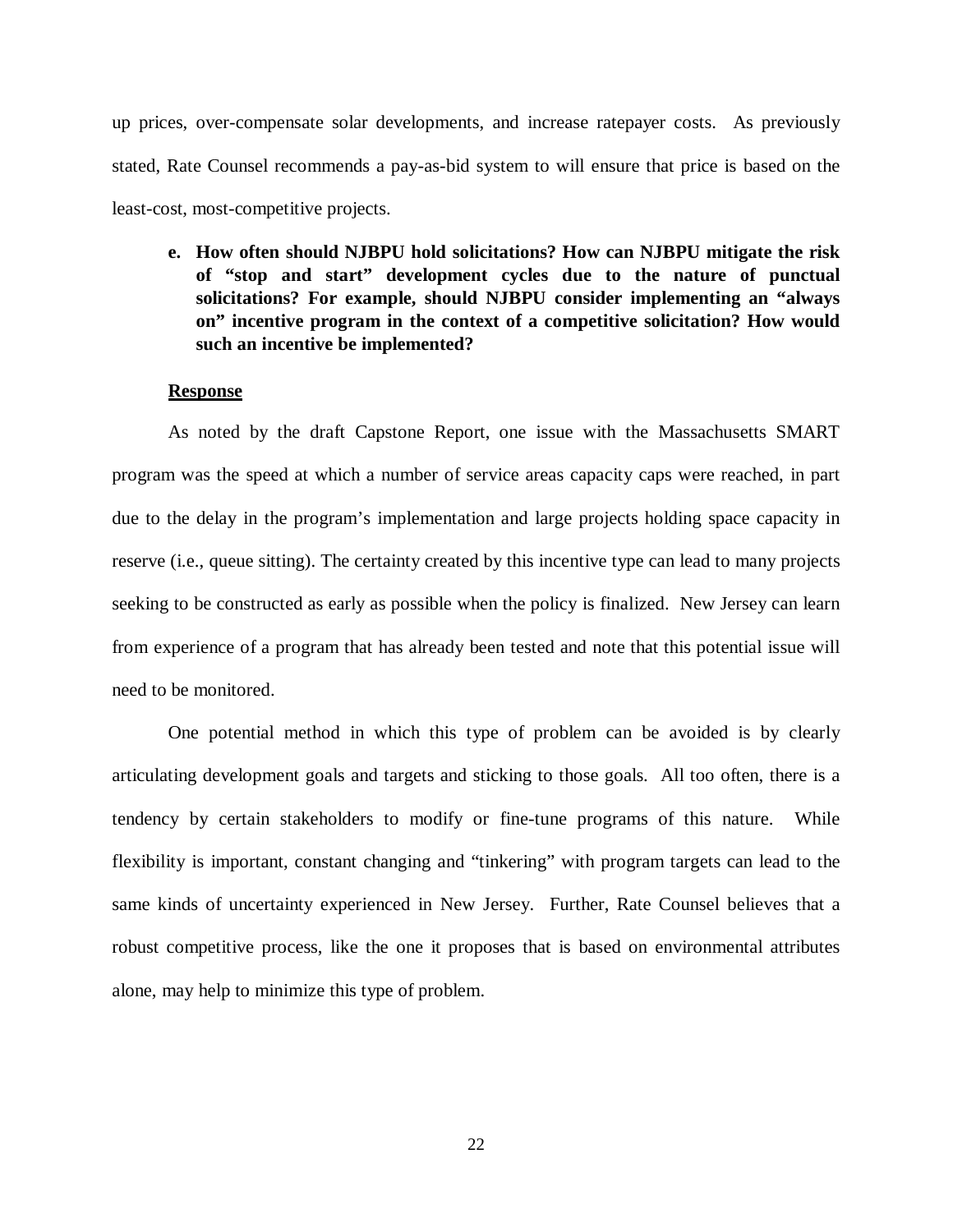# **f. Should NJBPU account for differences in project cost for different project types (e.g., project type or site, in-state vs. out-of-state)? If so, how?**

### **Response**

Please see Rate Counsel's comments above. The Board should consider separate

competitive solicitations if it wants to vary incentive levels based on project attributes.

# **g. In the draft Capstone Report, Cadmus used a 15-year Qualification Life (i.e., incentive term) as the base case. Is this the appropriate term for incentives determined via a competitive solicitation?**

## **Response**

See our earlier comments on this topic. Rate Counsel disagrees with the use of the term "qualification life" since this presumes that a tradeable certificate-based market design is acceptable and consistent with the CEA. As discussed above, Rate Counsel recommends a 10 year incentive term for all projects.

**h. New Jersey's solar incentive programs have historically been delivered via a program established by NJBPU. Should NJBPU consider instead delivering the incentives through project-specific contracts with the EDCs? Would this approach reduce financing costs for developers? Please discuss the pros and cons of both approaches, including the potential benefits of a contract filed with the Federal Energy Regulatory Commission and imputed debt considerations.**

## **Response**

Rate Counsel recommends that all programs be administered by the Board and that the EDCs' role in this process be minimized. There are a host of legal and regulatory issues that arise by engaging the EDCs in this process. The best program design should be one that attempts to avoid these complications.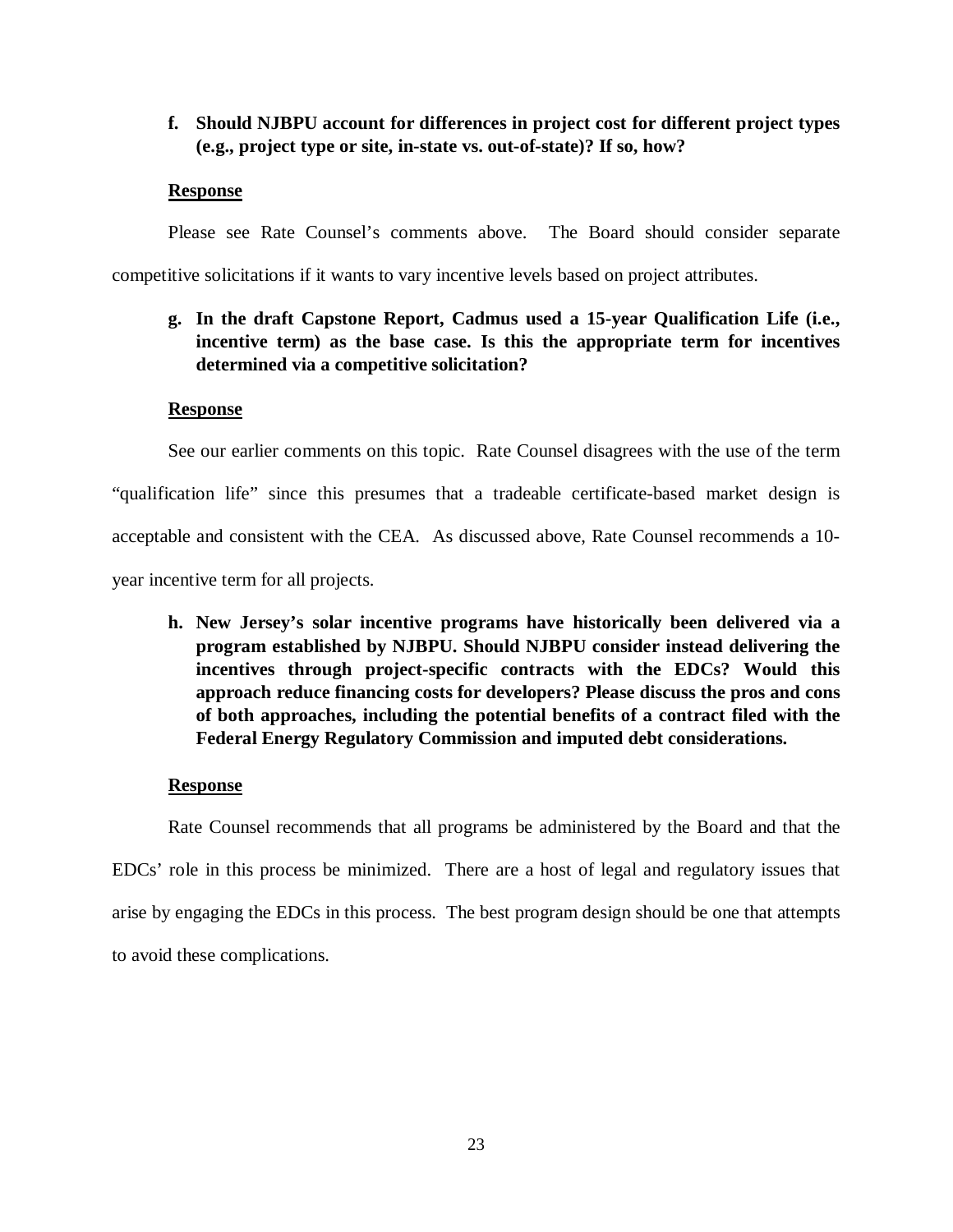**4. How can NJBPU prevent queue siting or speculative project bids? In other words, what maturity requirements should NJBPU implement? Please consider, for example, minimum bidding requirements, escrow payments, etc. Should NJBPU require different maturity requirements for projects entering the competitive solicitation process versus the administratively-set incentive levels?**

#### **Response**

The Board should consider including some form of market monitoring function as part of this Successor Program. A solar market monitor is something that has been sorely needed in New Jersey's solar markets.

In addition, queue sitting may be addressed through the use of a performance deposit. A performance guarantee deposit would be submitted at the time of bid submittal, or after the initial capacity solicitation, upon program registration.

- **5. The draft Capstone Report recommends that NJBPU maintain flexibility in program design, in order to respond to changing market circumstances and enable the integration of emerging technologies and new solar business models.** 
	- **a. Generally, how can this flexibility be incorporated into the design of the Successor Program?**

### **Response**

Flexibility to respond to changing market circumstances would automatically be incorporated in a competitively-bid incentive structure like that used in the Massachusetts SMART Program. Similarly, once identified, emerging technologies could easily be encouraged and incentivized through an adder much like the adders for projects coupled with storage technology. Alternatively, the Board could consider separate competitive solicitations to promote a certain type or class of solar projects and let the market determine the additional marginal financial incentive needed to develop these types of emerging technologies or applications.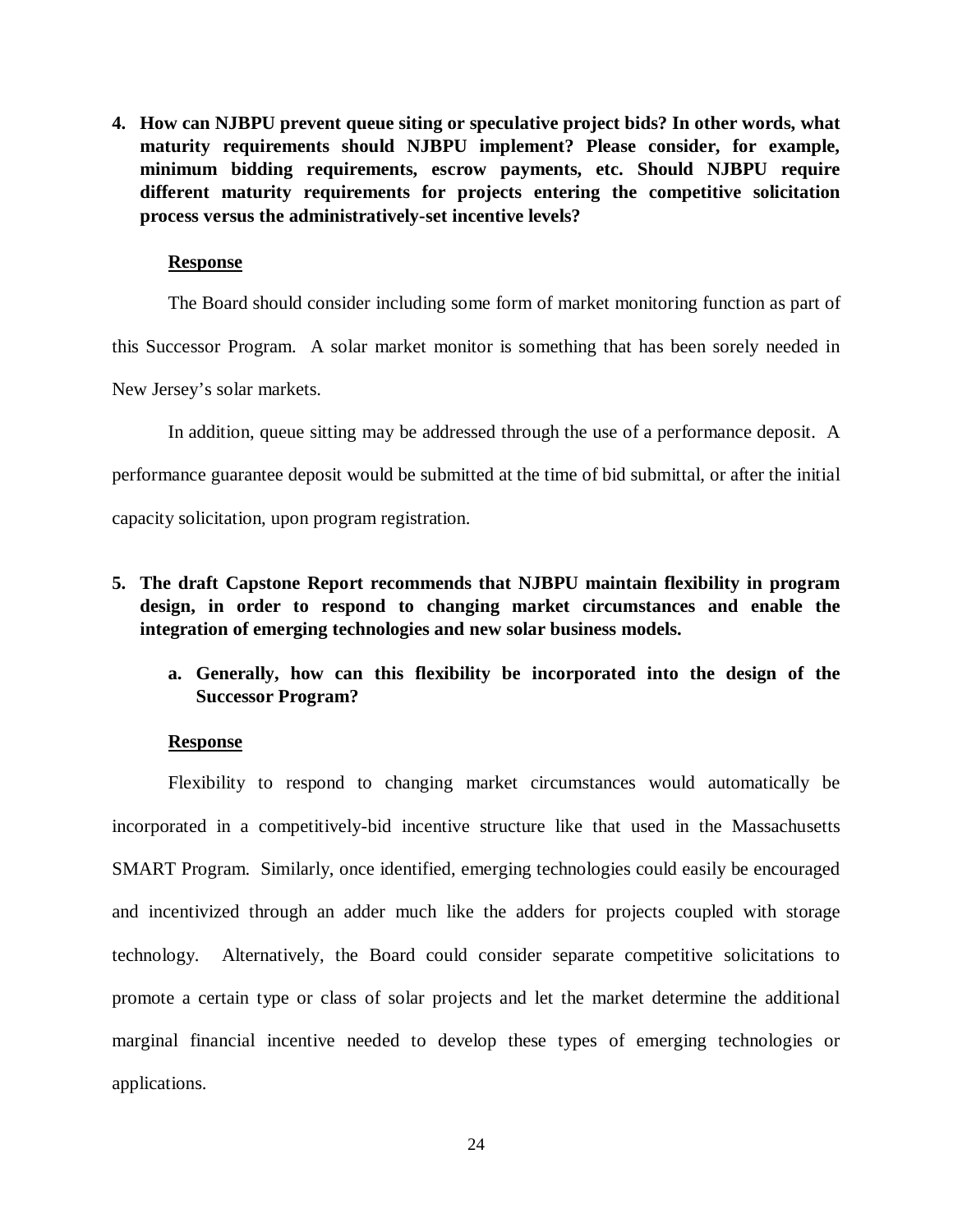## **b. How should changes in the federal Investment Tax Credit or carbon-pricing policies be incorporated into future incentive level resets?**

### **Response**

Changes in tax credits or carbon-pricing policies would automatically be incorporated in a competitively-bid incentive structure since projects will be bidding for the environmental attributes, or additional margin, they need for development. The competitive bidding process will assure that solar projects utilizes current tax and other incentives in forming their bids. Any project that fails to take such changes in to consideration will likely not receive funding.

# **c. How should NJBPU account for potential changes to the PJM and FERC regulatory structures and capacity markets?**

#### **Response**

Changes in regulatory structures and capacity markets, that in turn, change project economics, will be incorporated in a competitively-bid, incentive structure based on environmental attributes only. An 'all-in" incentive structure, while competitively bid, still places too much risk on ratepayers in the form of energy and capacity revenues.

# **6. The draft Capstone Report includes a SAM case for out-of-state utility-scale solar. Should NJBPU provide incentives to out-of-state utility solar through the Successor Program? If so, how, and under what conditions?**

#### **Response**

Rate Counsel has no position on out of state incentives at this time but suggests that, where possible, the Board focus its efforts on the development of New Jersey specific solar energy resources. The Board, however, must be cognizant of the Commerce Clause when limiting the participation of out-of-state solar projects.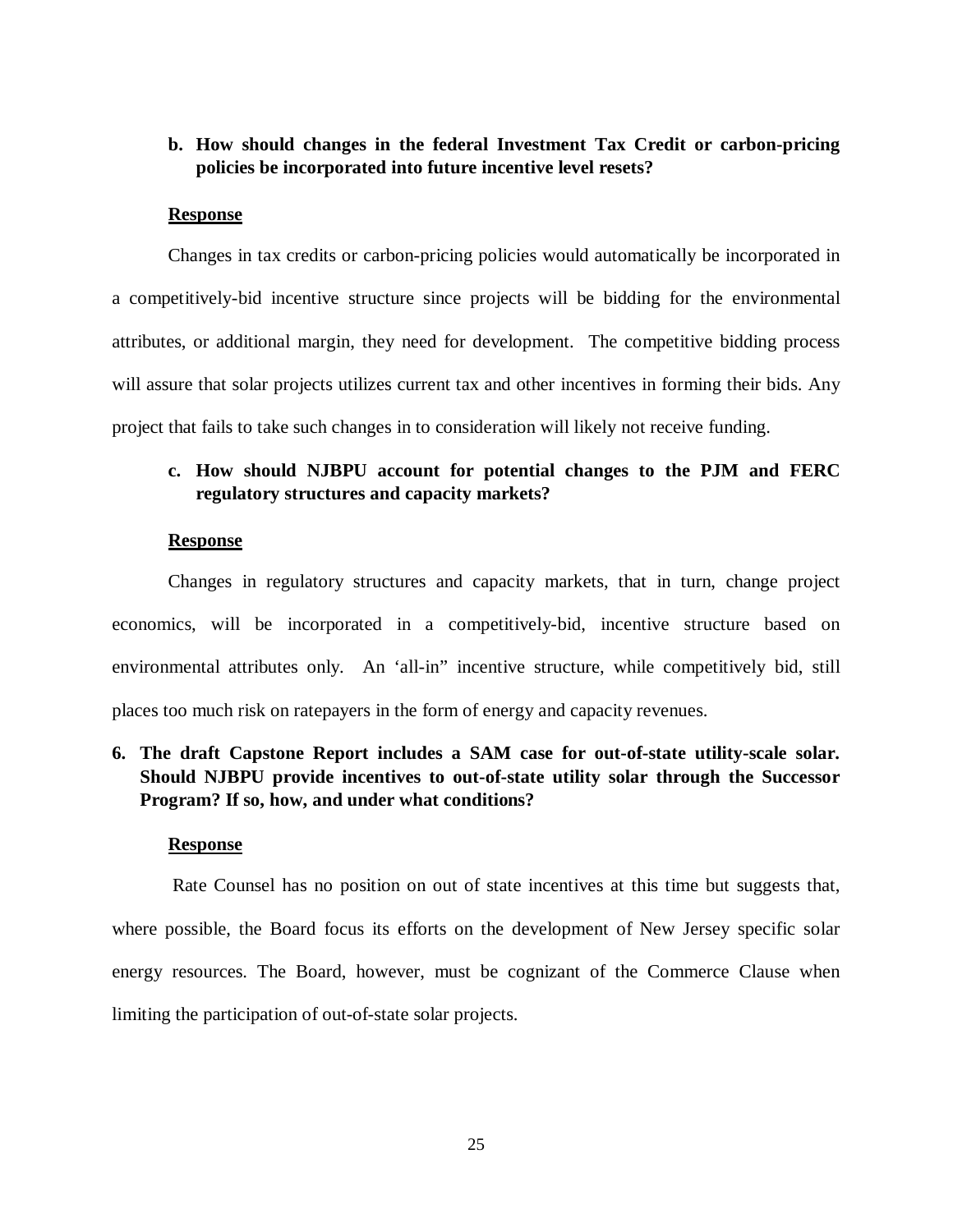**a. The Energy Master Plan found that out-of-state utility scale resources deliverable to New Jersey are part of the least-cost path to reaching 100% clean energy. Do you agree or disagree that such projects should be eligible to participate in New Jersey's solar program?**

As noted above, Rate Counsel suggests that the Board attempt to maximize in-state solar energy development, where possible, before turning to the creation of new financial support mechanisms for out-of-state resources. Further, Rate Counsel suggests that ratepayer costs be an important consideration in the promotion of out-of-state solar energy resources. For instance, New Jersey financial support for an out-of-state solar energy application may make the most sense if there is an overwhelmingly significant cost advantage for supporting a specific, most likely very large, application. Again the Board should be cognizant of the Commerce Clause when limiting the participation of out-of-state projects.

# **b. Please address any commerce clause or other legal issues associated with restricting the ability of out-of-state utility-scale projects to compete in the competitive solicitation.**

In the absence of a more specific proposal for the Solar Successor program, Rate Counsel is not able to provide the requested legal opinion.

# **c. Should NJBPU require that such projects respect transmission limits into New Jersey? If so, how should such a requirement be designed?**

Rate Counsel is unsure of the intent of this question. Transmission limits, however, are physical limitations on the system and there is an actual, not theoretical limit on imports into New Jersey. Rate Counsel reserves the right to supplement its response depending on further clarification of this question.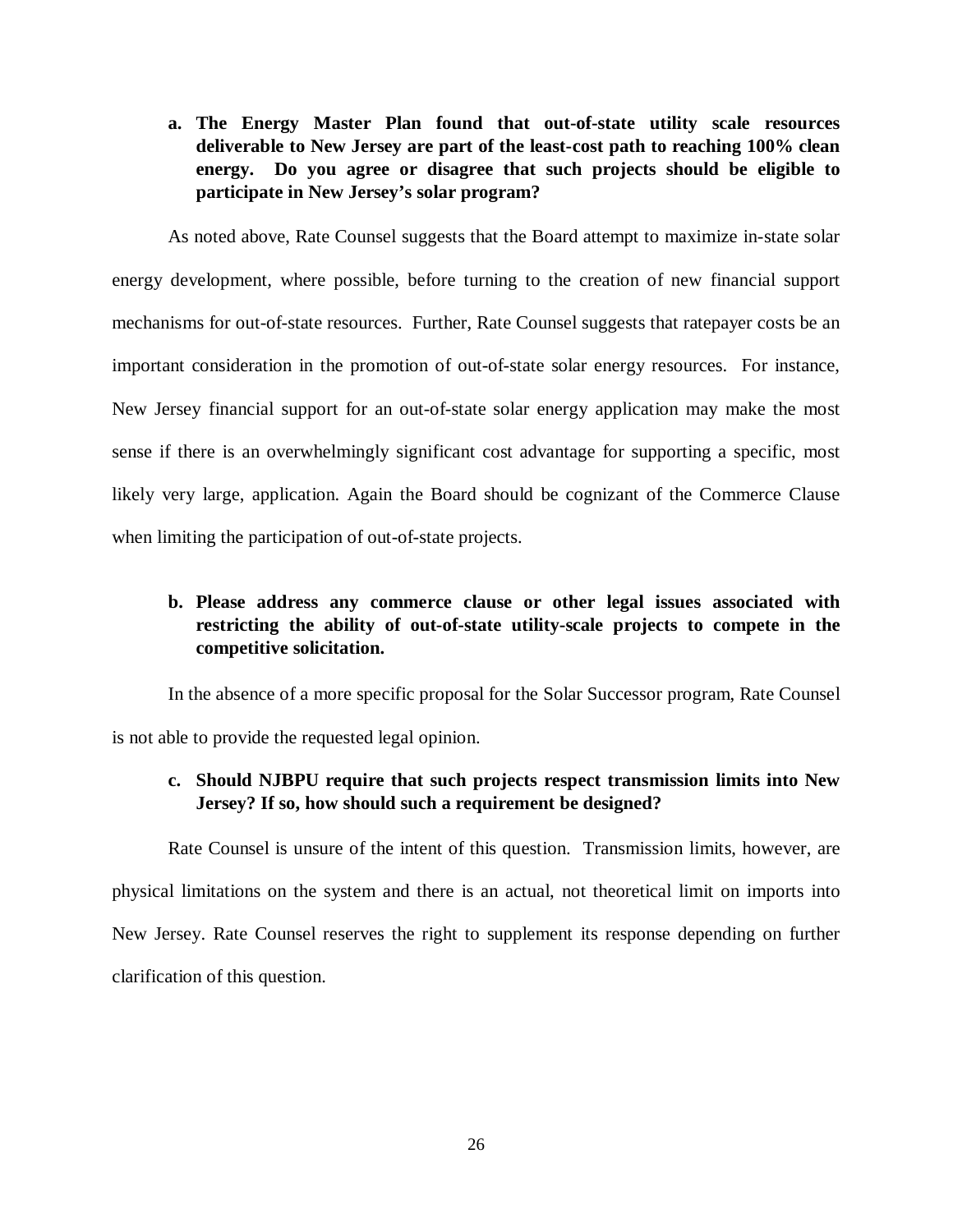**d. Should NJBPU require that such projects sell their energy into New Jersey (i.e., deliver into a New Jersey EDC service territory)? If so, how should such a requirement be designed?**

Rate Counsel is uncertain about the intent of this question. It is unclear whether the

question concerns bilateral contracts, interconnection points or some other delivery mechanism.

The legal ramifications of requiring any power generation resource to sell in any wholesale

power market requires a different analysis. Past judicial and FERC decisions at the FERC

suggest that this concept is potentially challengeable and each option has potential challenges.

## **Topic 2: Modeling**

**The modeling conducted by Cadmus and described in the draft Capstone Report was largely informed by the assumptions used in the Transition Incentive program modeling, updated cost data from projects in the SRP, and subsequent stakeholder engagement such as the March 2020 Successor Program cost survey. Staff is interested in stakeholder feedback on Cadmus' assumptions and modeling choices. Staff has identified a number of specific questions below, but encourages stakeholders to share their assessment of the model and modeling assumptions beyond the focus of these questions.**

**7. Is Cadmus' breakdown of SAM cases, as identified in Table 12 (p. 32), appropriate? Why or why not?**

# **Response**

Please see Rate Counsel's response to part 11, below. Rate Counsel recommends a pay-

as-bid system to ensure that the price is based on the least-cost, most-competitive projects. The

pay-as-bid system would not provide differential incentives to direct-owned ("DO") projects and

third-party owned ("TPO") projects.

- **8. Please provide feedback on Cadmus' SAM model inputs, as identified in the draft Capstone Report and the supplemental modeling spreadsheet. In particular, please provide feedback on the following assumptions:**
	- **a. Modeled system size (Table 13, p. 34). For example, how could the adoption of the 2018 building codes and subsequent changes to residential systems setback requirements impact system size?**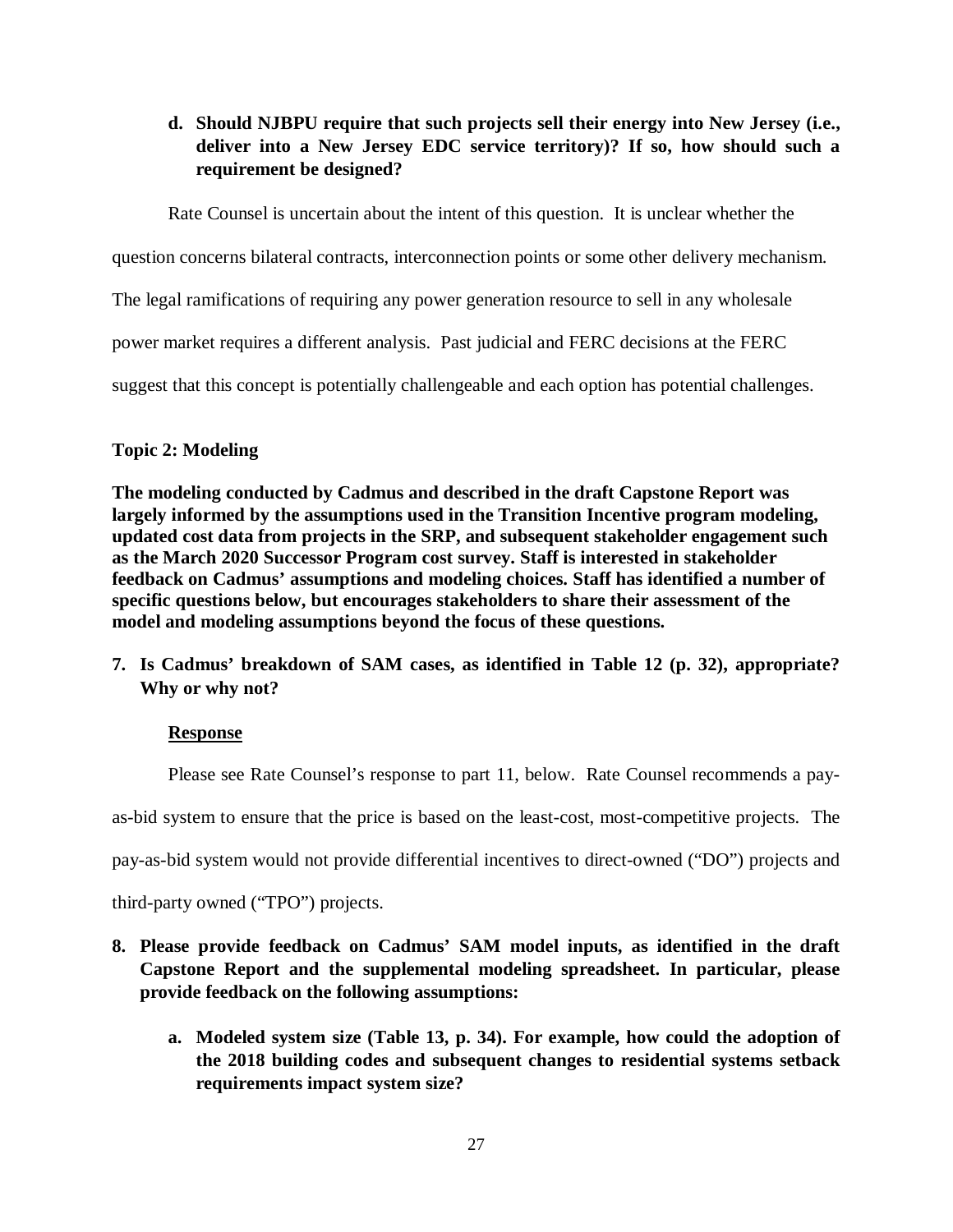#### **Response**

Rate Counsel cannot comment on the impact of the adoption of the 2018 building codes on residential system size. Rate Counsel notes that Cadmus assumed the system size for out-ofstate projects as follows -

For the out-of-state variant, Cadmus reviewed projects registered with PJM GATS, adjusting the data as follows:

- Kept only projects where Primary Fuel Type was "SUN"
- Excluded projects with Nameplate < 5 MW (in AC)
- Kept only projects with PJM Interconnection as Balancing Authority<sup>[11](#page-30-0)</sup>

For the out-of-state variant, Cadmus selected a capacity of 10 MW (DC) for a prototypical out-of-state project by reviewing project sizes by state. However, Cadmus "Excluded projects with Nameplate < 5 MW (in AC)" before conducting its review of projects. This exclusion may have resulted in an upward bias in project size.

# **b. Installed costs (Table 17, p. 39). What are factors that could impact installed costs moving forward? Has Cadmus correctly identified installed cost assumptions for the out-of-state solar and community solar SAM cases?**

### **Response**

Please see Rate Counsel's general comments as well as the response to part (1), above. The specific installed cost values assumed by Cadmus reflect Cadmus' analysis of available historical and contemporaneous information. Despite their best efforts, Cadmus' analysis of installed costs is based on incomplete and potentially out-of-date information. Thus, the installed cost assumptions identified by Cadmus will likely be incorrect, exposing ratepayers to the risk that installed costs will be overestimated, and that the resulting incentives will be too high.

<span id="page-30-0"></span><sup>&</sup>lt;sup>11</sup> Draft Capstone Report, p. 33.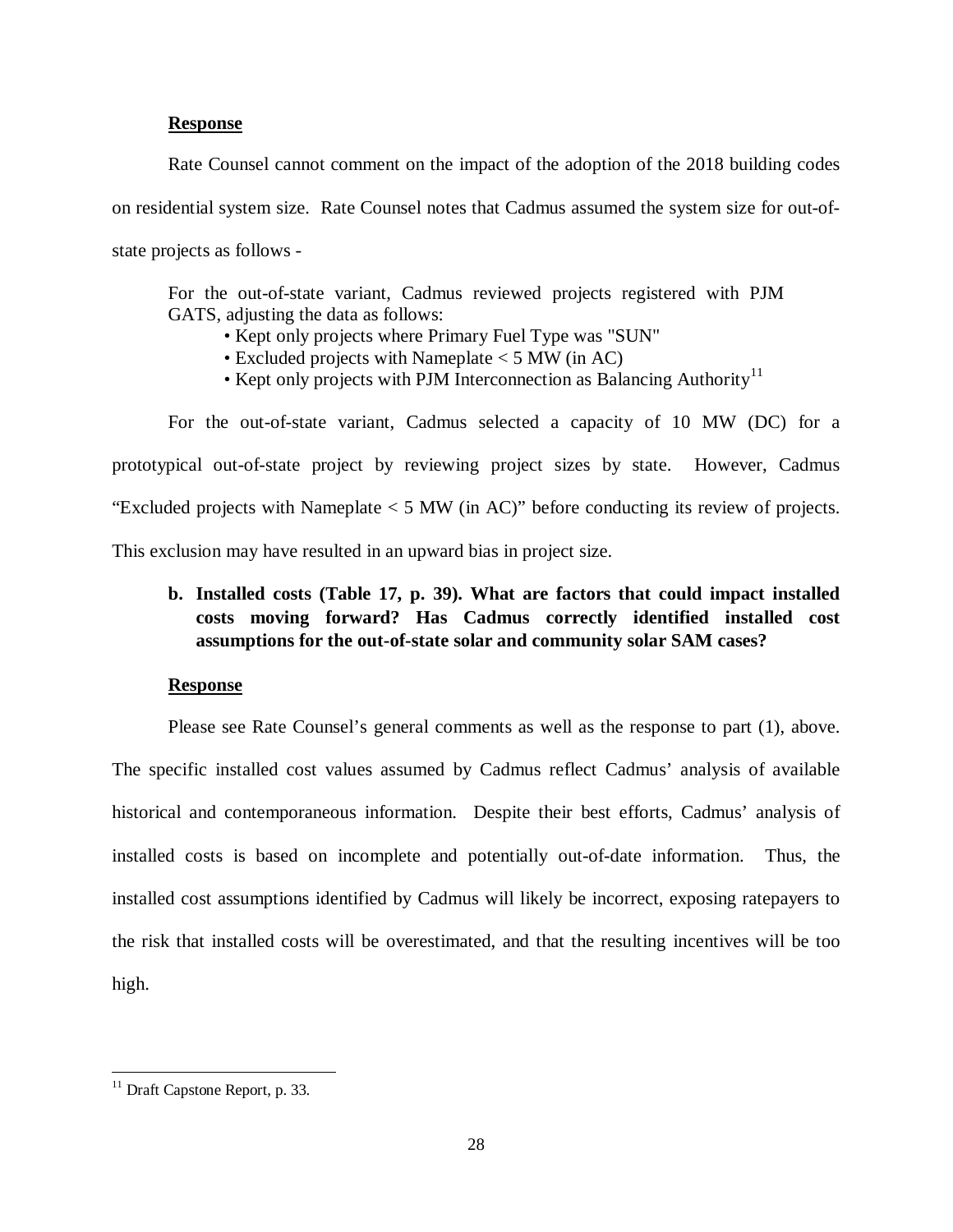In addition, as discussed above, in part  $8(a)$ , Rate Counsel is concerned that the assumed out-of-state project size may be biased upwards, which would also cause installed cost (per kw) to be understated. Rate Counsel also notes that the installed cost (per kw) for Community Solar projects may be overstated because Cadmus has failed to account for the potential that Community Solar projects may partner with local government and other entities to obtain preferential access to lower-cost sites, while at the same time accounting for potential cost drivers related to such projects. As stated in the report:

Community Solar projects have certain unique, upfront costs (e.g., acquiring subscribers, setting up utility bill allocations) and ongoing administrative costs (e.g., allocation of credits and managing potential subscriber churn).<sup>[12](#page-31-0)</sup>

Cadmus however, fails to recognize the potential cost savings.

# **c. Financial parameters, including interest rates and loan terms (Tables 19 and 20, p. 43).**

### **Response**

Rate Counsel believes that the interest rates in Tables 19 and 20 may be overstated. Rate

Counsel understands that:

Cadmus relied primarily on financial inputs from the Transition Incentive modeling work, including for the debt share of capital, interest rates, debt tenors, and after-tax equity internal rates of return  $\text{IRRs)}$ .<sup>[13](#page-31-1)</sup>

However, Cadmus's Transition Incentive modeling assumptions were presented in

August 2019. Interest rates have declined since then, as a result of the intervening pandemic and

associated recession.

# **d. Revenue assumptions. In particular, please comment on the ability to quantify projects' demand charge reduction (see Cadmus' modeling note on p. 45).**

<span id="page-31-0"></span><sup>&</sup>lt;sup>12</sup> Draft Capstone Report, p. 28.<br><sup>13</sup> Draft Capstone Report, p. 28.

<span id="page-31-1"></span>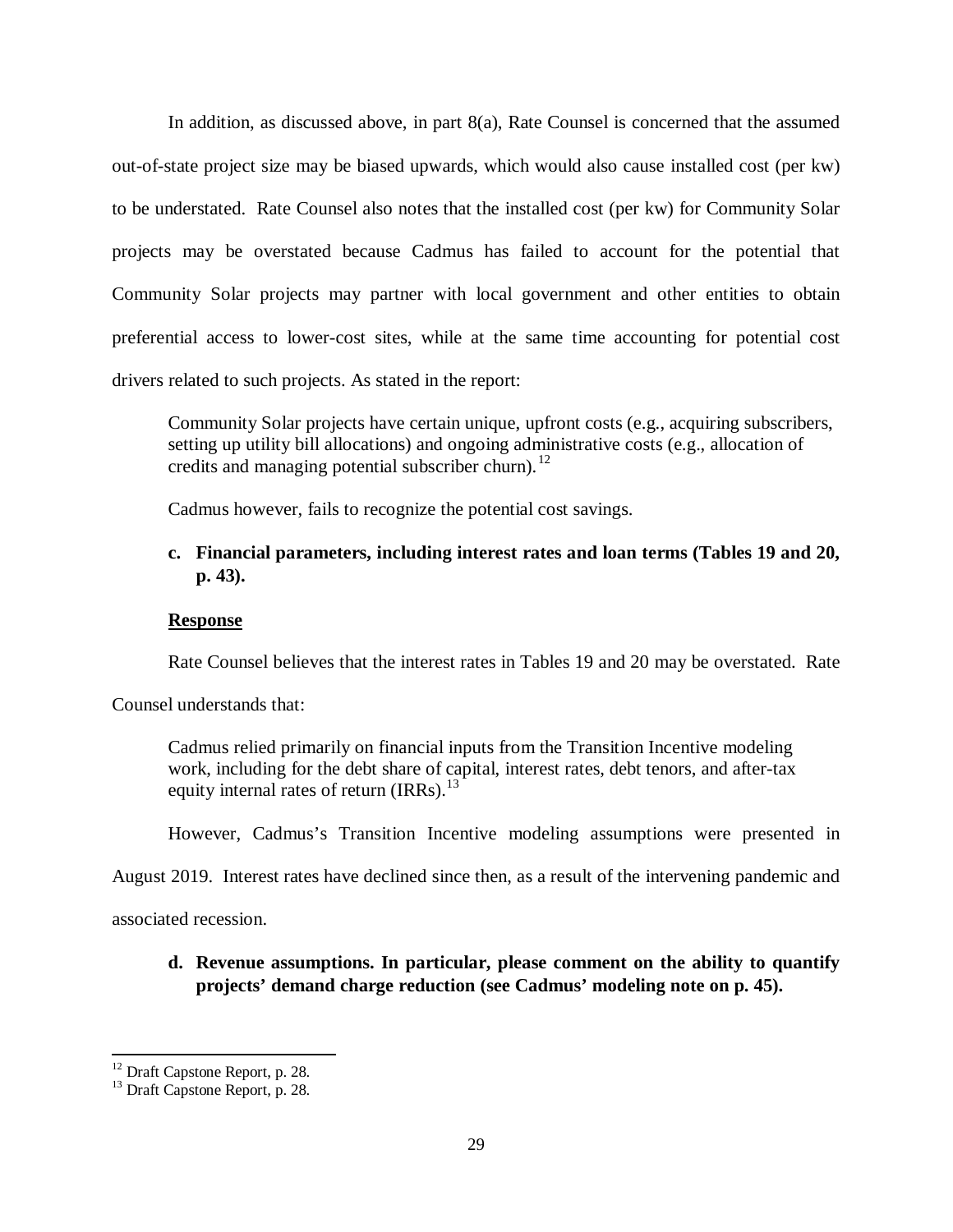## **Response**

Solar projects are diverse in nature in terms of not only size, but type, installation

location, and several other factors. It is difficult to exactly know how these demand charge

reductions will arise. A generalization is likely the best means of estimating these impacts.

# **e. Specific energy production and energy degradation rate (see Cadmus' modeling note on p. 61).**

## **Response**

See response to (d) above.

**f. Investment Tax Credit ("ITC"). Should NJBPU assume that non-residential projects are able to safe harbor under the 2020 ITC at 26% (similar to the approach adopted in 2019 for the Transition Incentive Program)?**

## **Response**

Rate Counsel has no opinion on this issue at the current time.

# **9. Do you agree with Cadmus' derivation of wholesale and energy prices, as presented in Table 21 (p. 46)? If not, how would you recommend modifying Cadmus' approach?**

## **Response**

Cadmus' derivation of wholesale and energy prices contains a number of errors. Cadmus

relies on wholesale energy price projections from 2018, when an updated, 2020 price projection

could be developed from the same sources:

Cadmus adopted wholesale energy and capacity prices derived in the May 1, 2019, update of the *Energy Efficiency Cost-Benefit Analysis Avoided Cost Assumptions, Technical Memo*, produced each year by the Rutgers Center for Green Building for the  $NJCEP.<sup>14</sup>$  $NJCEP.<sup>14</sup>$  $NJCEP.<sup>14</sup>$ 

In the May 2019 update of the Energy Efficiency Memo, New Jersey wholesale electric

prices were derived as follows:

<span id="page-32-0"></span><sup>&</sup>lt;sup>14</sup> Draft Capstone Report, p. 63.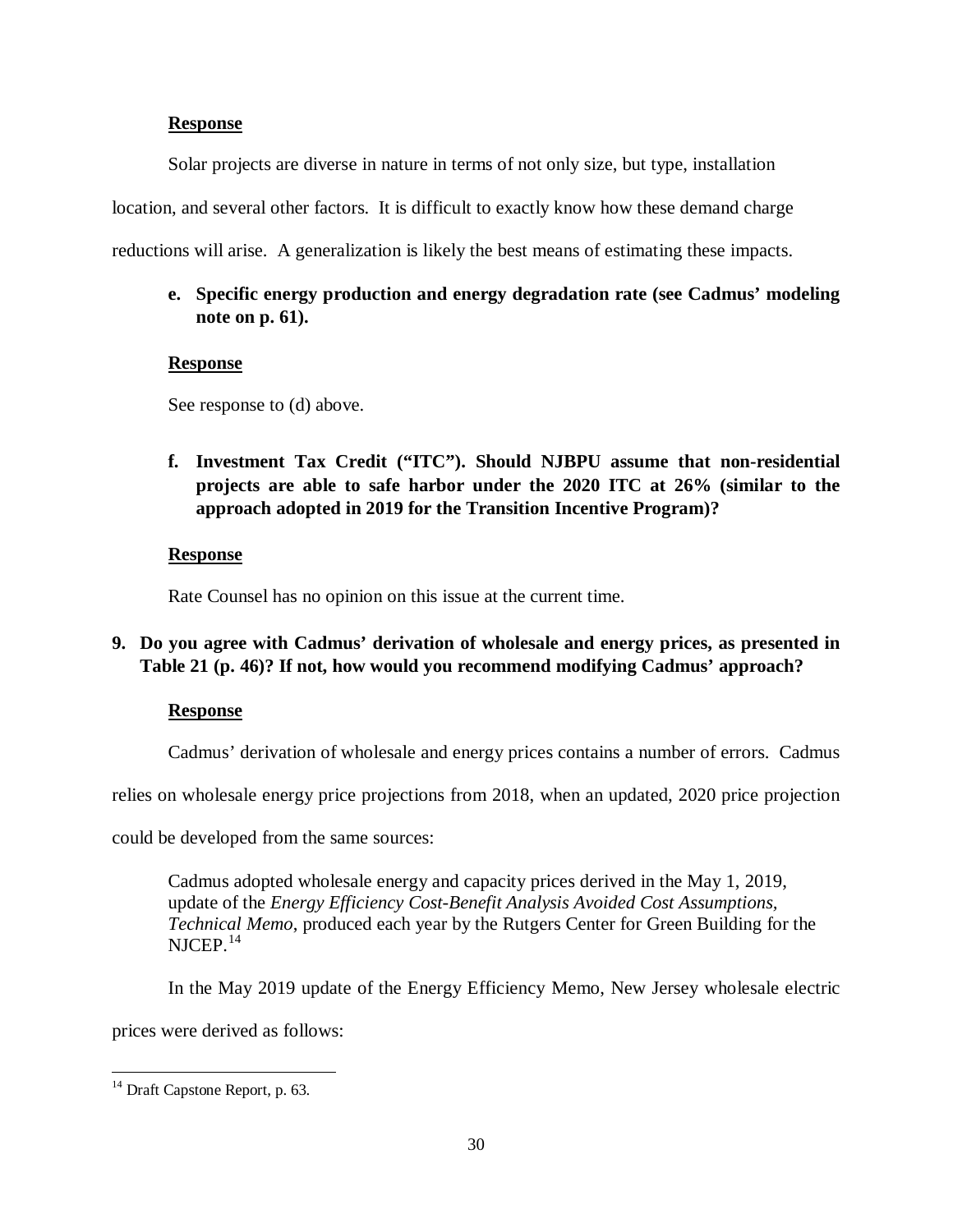Historic 2017 New Jersey wholesale electric prices from PJM were escalated based on the annual percent change in the EIA 2018 Annual Energy Outlook using the Reliability First Corporation/East Electricity Generation Prices. The annual percent change was, on average, about 2.37%. The seasonal peak and off-peak factors were derived using historic 2017 PJM LMP data.<sup>[15](#page-33-0)</sup>

These figures are out-of-date. Wholesale energy prices have fallen, so that in 2019, wholesale electric prices in PJM were lower than in 2017, and 2020 prices are expected to be even lower as a result of the economic recession caused by the pandemic. For example, Atlantic City Electric Company's ("ACE's") real-time load-weighted average LMP fell from \$33.70/Mwh to \$25.07/Mwh in 2019 and, during the first six months of 2020 average ACE prices were 33% lower than the year-ago period.<sup>[16](#page-33-1)</sup>

In addition, Cadmus adds \$1.06/Mwh to energy prices to reflect revenue earned from the

sale of ancillary services, because:

The memo also recommends adding an amount to energy prices an amount to reflect ancillary services (e.g., regulation, scheduling, dispatch and system control, reactive power, synchronized reserves). Cadmus accessed the most recent, annual version of that value from the report referenced in the memo.<sup>[17](#page-33-2)</sup>

However, as explained in the 2019 PJM State of the Market Report, solar generation does not provide certain ancillary services, including scheduling, dispatch and system control and synchronized reserves.<sup>18</sup> Cadmus should change the assumed ancillary services adder to \$0.44/Mwh so that it only accounts for reactive power, the one ancillary service solar generation provides.

<span id="page-33-1"></span><span id="page-33-0"></span><sup>&</sup>lt;sup>15</sup> [https://www.njcleanenergy.com/files/file/BPU/Avoided%20Cost%20Memo.pdf,](https://www.njcleanenergy.com/files/file/BPU/Avoided%20Cost%20Memo.pdf) p. 2.<br><sup>16</sup> See [https://www.monitoringanalytics.com/reports/PJM\\_State\\_of\\_the\\_Market/2018/2018-som-pjm-sec3.pdf,](https://www.monitoringanalytics.com/reports/PJM_State_of_the_Market/2018/2018-som-pjm-sec3.pdf) p. 183, [https://www.monitoringanalytics.com/reports/PJM\\_State\\_of\\_the\\_Market/2019/2019-som-pjm-sec3.pdf,](https://www.monitoringanalytics.com/reports/PJM_State_of_the_Market/2019/2019-som-pjm-sec3.pdf) p. 162, and [https://www.monitoringanalytics.com/reports/PJM\\_State\\_of\\_the\\_Market/2020/2020q2-som-pjm-sec3.pdf,](https://www.monitoringanalytics.com/reports/PJM_State_of_the_Market/2020/2020q2-som-pjm-sec3.pdf) p.

<sup>170..&</sup>lt;br><sup>17</sup> Draft Capstone Report, p. 63.

<span id="page-33-3"></span><span id="page-33-2"></span><sup>&</sup>lt;sup>18</sup> https://www.monitoringanalytics.com/reports/PJM\_State\_of\_the\_Market/2019/2019-som-pjm-sec10.pdf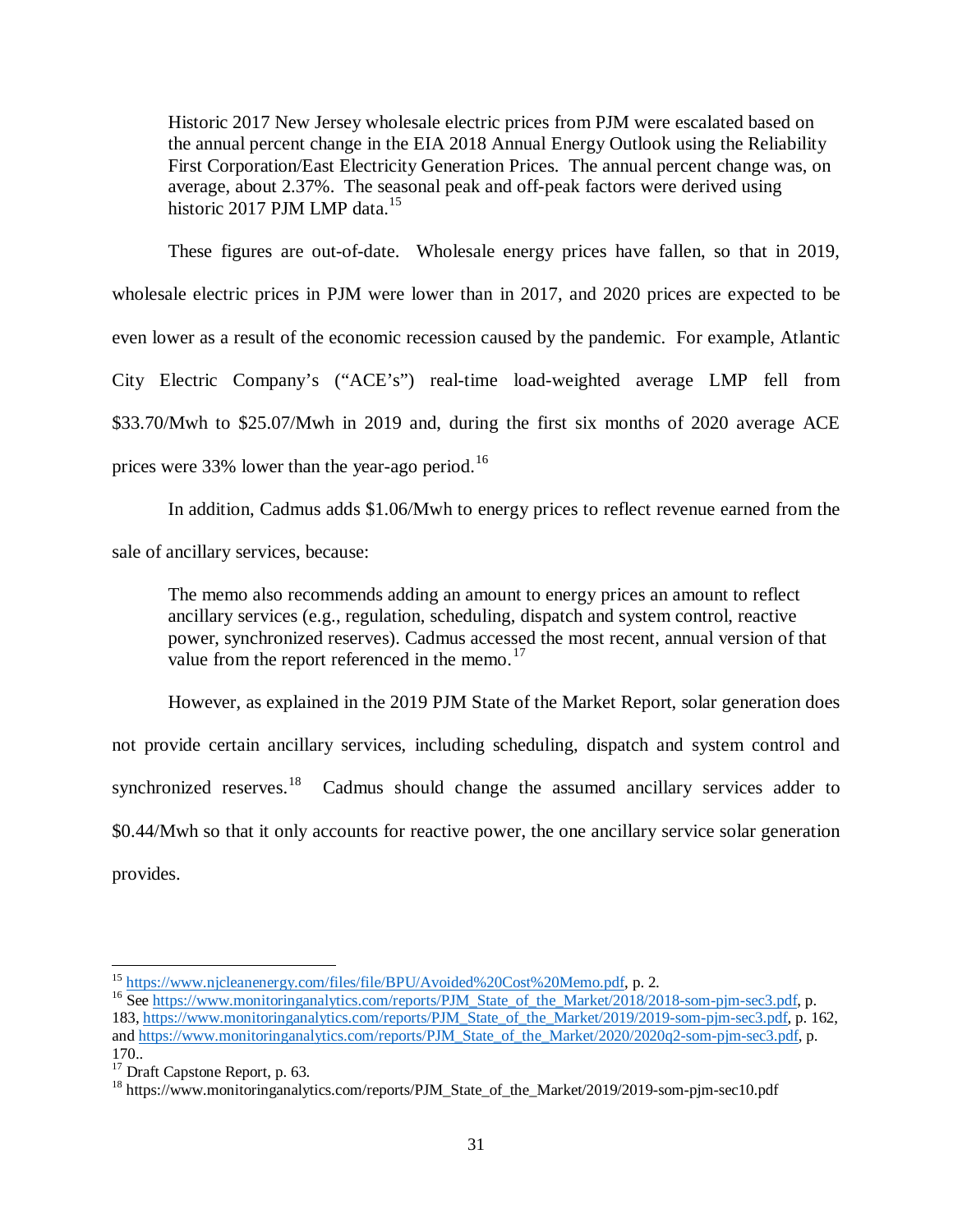# **10. Cadmus provided different approaches to modeling the MW targets (see section 4.3, p. 50 - 56). How should NJBPU set the MW targets, while maintaining compliance with the legislative cost caps?**

### **Response**

Rate Counsel recommends the use of a Top-Down forecasting method in which the MW targets for the Successor Program are set at the level required to meet the State's solar capacity targets. As discussed in its general comments and response to part (1), above, Rate Counsel strongly supports a program that relies on a competitive solicitation process. Rate Counsel believes that this is the only option that can achieve the CEA's objective of replacing the current SREC program with one that will reduce costs to ratepayers and allow the State to meet its solar capacity targets and maintaining compliance with the legislative cost caps.

# **11. Cadmus recommends that NJBPU consider whether to differentiate treatment between direct-owned ("DO") projects and third-party owned ("TPO") projects. Please comment.**

#### **Response**

Rate Counsel opposes providing DO and TPO projects with differentiated incentives. To the extent DO and TPO projects have differing financing, installed costs or required return, under a bid-based competitive system the force of competition will naturally drive the market to increase the provision of whichever ownership structure is lowest cost. Providing differentiated incentives would effectively force ratepayers to incentive the use of an inefficient ownership structure.